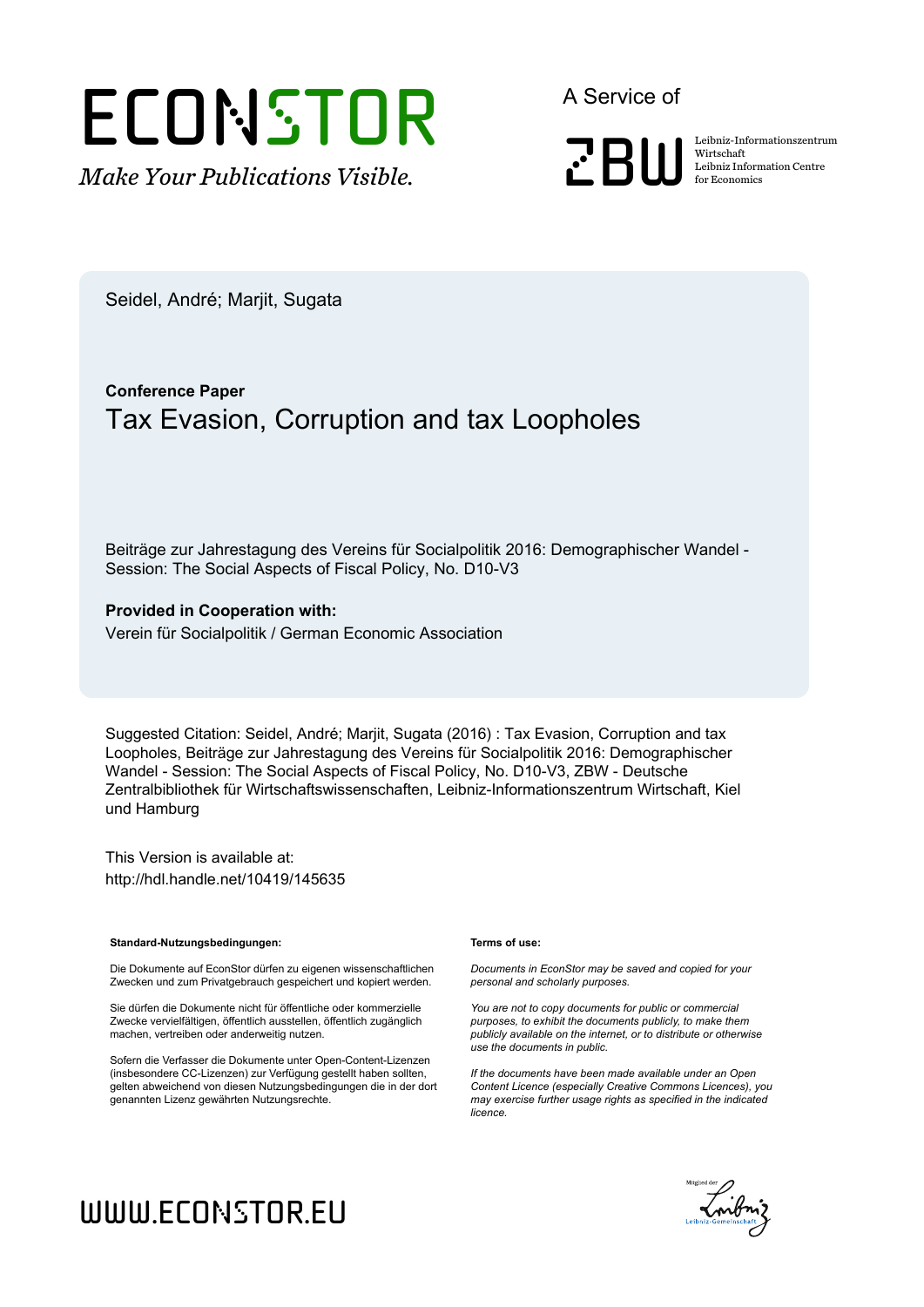# TAX EVASION, CORRUPTION AND TAX LOOPHOLES

#### *Abstract:*

This paper addresses tax loopholes that allow firms to exploit borderline cases between legal tax avoidance and illegal tax evasion. In general, tax loopholes are detrimental for a revenue-maximizing government. This may change in the presence of corruption in the tax administration. Tax loopholes may serve as a separating mechanism that helps governments maximize revenues and curb corruption, which may explain why developing countries only gradually close loopholes in their tax codes.

*JEL:* D73; D82; H26

*Keywords:* Tax evasion; Corruption; Enforcement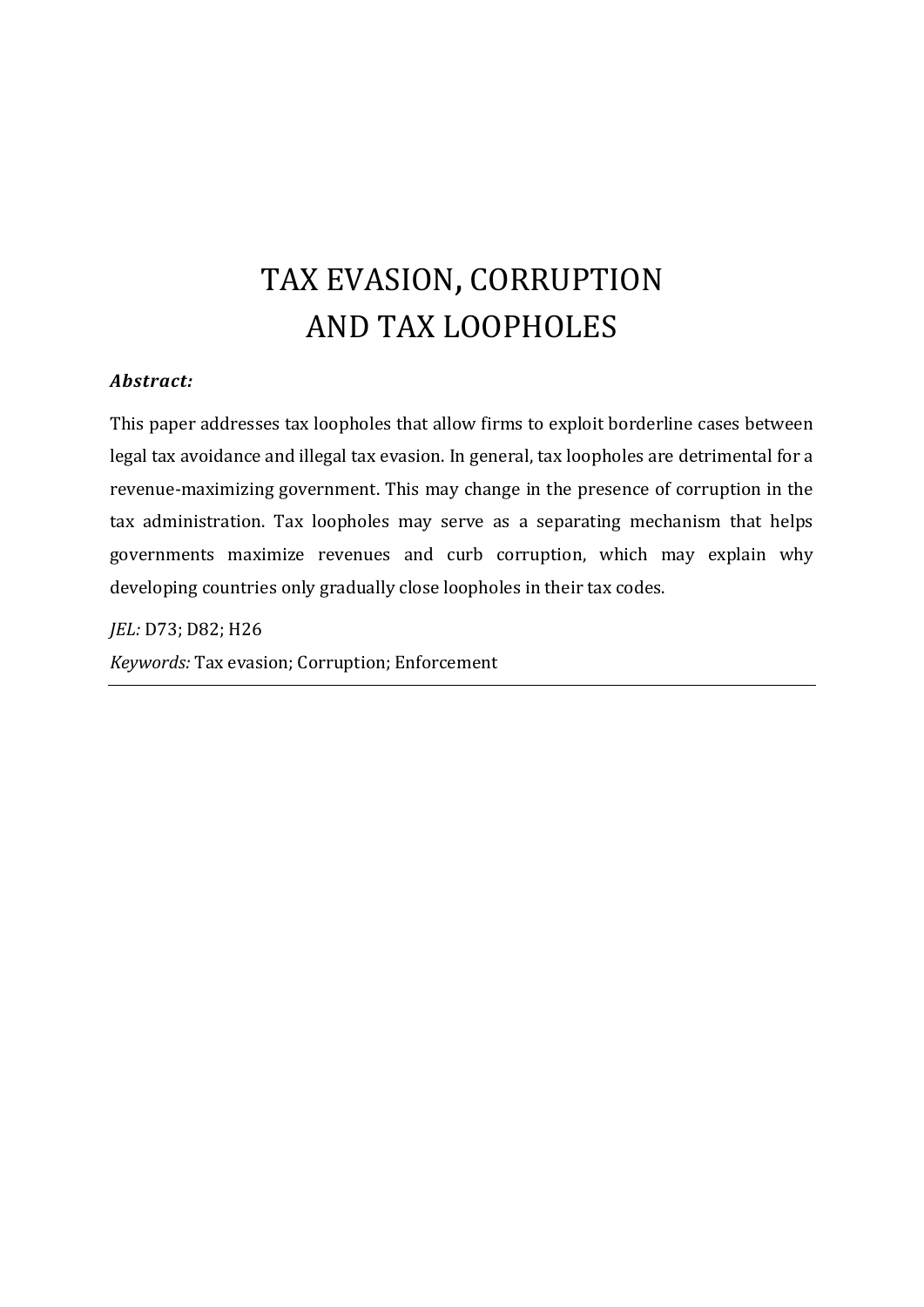#### 1. INTRODUCTION

In many developing countries, governments face a serious dilemma when raising tax revenues. Fiscal resources are urgently needed to finance essential state services, invest in infrastructure and provide the necessary inputs for future growth. These fiscal resources are often supposed to come from a fairly small number of financially sound firms and wealthy individuals, rather than from the relatively poor masses. However, these firms frequently find ways to escape their fiscal burdens using elaborate strategies to avoid and evade taxes.<sup>1</sup> The government may counter such tax evasion and avoidance by hiring additional tax officials to monitor firms more closely. If these tax officials are corrupt (with low tax revenues, there is little capacity to provide sufficient financial incentives for honest behavior), the government's efforts may be frustrated because the tax official may become a partner in crime by hiding tax evasion or ignoring borderline tax avoidance in exchange for a bribe. This simplistic initial view on taxation in the presence of corruption suggests that governments may be trapped in settings with low tax revenues and high levels of corruption.<sup>2</sup> Nonetheless, surprisingly little scholarly research examines the combination of tax evasion, tax avoidance and corruption in tax administrations. Most studies so far have addressed corruption and tax evasion for households [see for example Chander & Wilde  $(1992)$ , Besley & McLaren  $(1993)$ , Hindricks, Keen & Muthoo (1999), Marjit, Rajeev, & Mukherjee (2000), Cerqueti & Coppier (2009)]. This body of literature is closely related to the economics of crime, and it thus focuses primarily on containing crime with appropriate incentive schemes (wages, fines, etc.). Tax avoidance plays no role in these studies. Obviously, there is a comprehensive body of literature that addresses tax evasion in general [see Slemrod (2007) for a survey]. In the early literature on tax evasion by firms, the standard model of household tax evasion was simply transferred to firms; for a survey of this literature, see, for example, Cowell (2004). The more recent literature uses new types of models to explore related matters, such as the linkage between competition and tax evasion [Goerke & Runkel  $(2006; 2011)$ ] or the internal costs of control of tax evasion to a firm [Chen & Chu (2005), Crocker & Slemrod (2005)].

the contract of the contract of the contract of the contract of the contract of the contract of the contract of

 $1$  The same argument also applies to self-employed persons. The crucial point is that the opportunities for tax evasion increase with the share of self-reported income [Kleven  $(2014)$ ]. Employees are typically taxed via third-party reporting and have little leeway for tax evasion.

<sup>&</sup>lt;sup>2</sup> Besley & Persson  $(2010)$  discuss the efforts to escape this trap as capacity building.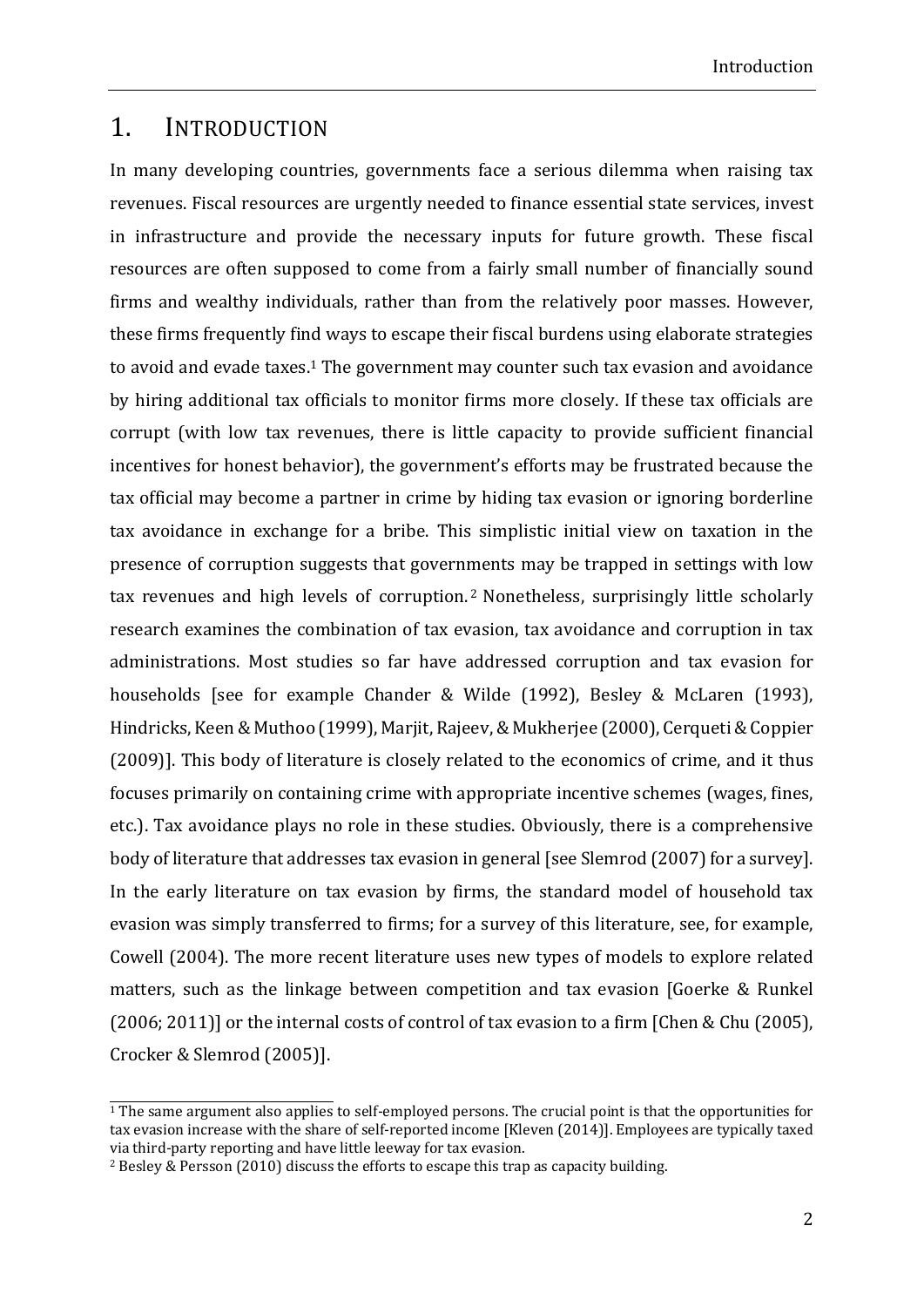The tax systems of developing countries are often characterized by porous implementation rules. Due to the complexities of modern day businesses, it is not sufficient to lay down the fundamental rules in the tax code. In addition to the tax law, many detailed implementation rules must clearly state the government's claim for taxation. Otherwise, clever tax accountants will manipulate the tax base, such as by claiming that a firm owner's private expenditures are business-related costs. The number of pages of primary federal tax legislation demonstrates the scale of implementation rules. In the United States, Japan and the United Kingdom, federal tax legislation covers 5,100, 7,200 and 8,300 pages, respectively; however, in Turkey, Russia and Mexico, that same legislation covers only 350, 700 and 1600 pages, respectively.<sup>3</sup> The lack of detailed implementation rules may lead to a type of legal limbo between tax evasion and avoidance, which is characterized by the prevalence of "tax loopholes". When a disputable accounting transaction is detected by a tax official, it cannot always be clearly classified as tax evasion. Instead, the case must be handled in court, where the decision between tax avoidance and illegal tax evasion is made. When a firm's accountants and tax lawyers are more skilled, it is more likely that the court will acquit the firm. Despite a comprehensive tax code, some tax loopholes continue to characterize the tax code in highly developed economies, and their exploitation frequently makes headlines in the business press. For instance, Bloomberg reported on investigations against former employees of Deutsche Bank in so-called cum/ex trades in which transactions around dividend payments were used for tax arbitrage. One accused banker claimed that "[t]hese transactions were legal when they took place as all tax experts said at the time," $4$  but German tax authorities thought differently and alleged that "firms fraudulently obtained hundreds of millions of dollars' worth of tax benefits."<sup>5</sup> In the same article, the Wall Street Journal Europe explicitly referred to the tedious job of closing these tax loopholes: "The market for cum/ex trades largely died off in 2011, when tax authorities closed loopholes and exchange officials fine-tuned how they handled certain transactions [...]."

<sup>&</sup>lt;sup>3</sup> Source: *Paying Taxes: The Global Picture* published by PricewaterhouseCoopers and The World Bank, 2006. 

<sup>4</sup> Karin Matussek, *Ex‐Deutsche Bank Employees Probed in 'Cum‐Ex' Case, Lawyer Says,* Bloomberg Business, June 10, 2015.

<sup>&</sup>lt;sup>5</sup> Jenny Strasburg, Eyk Henning and Madeleine Nissen, "Deutsche Bank Office Raided in Tax Probe", *Wall Street Journal Europe*, June 10, 2015, pp. 15, 18.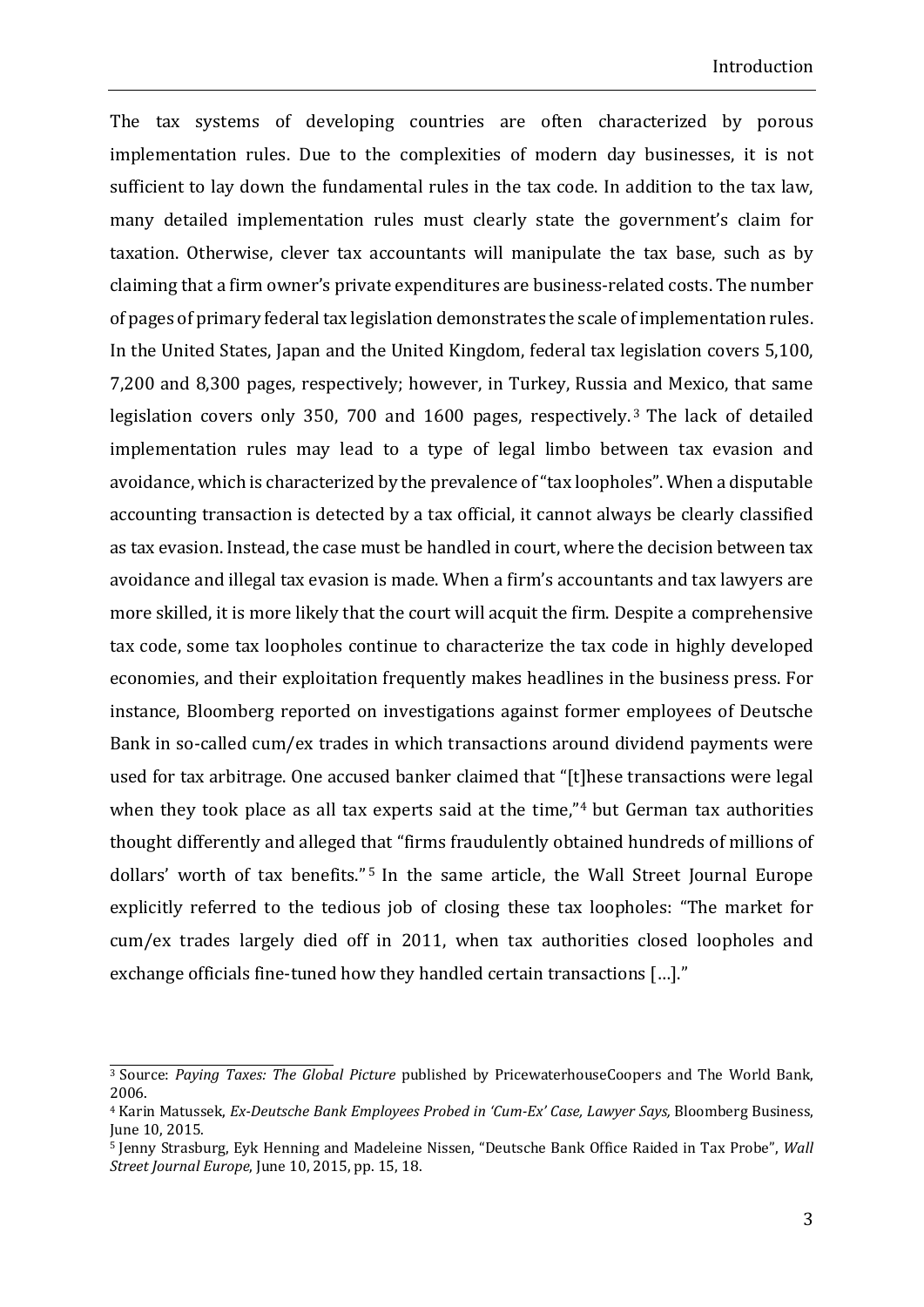In this paper, we argue that tax loopholes are not just a by-product of low fiscal capacity; instead, they might be used strategically when corruption is prevalent in the government's tax administration. Corrupt tax officials help firms hide income from the government by rubberstamping manipulated tax files. The prevalence of tax loopholes in an economy can force firms to make strategic decisions. Firms can either bribe corrupt officials or try to cleverly exploit the loopholes. In the former case, they will have to pay the bribe, whereas in the latter case, they may be punished in court. Which strategy is more profitable for a particular firm will depend on the expertise of the firm's accountants. Moreover, this mechanism can be exploited by the government. Leaving a sufficient number of tax issues undecided makes it more attractive for firms with able tax accountants to focus on tax loopholes. Thus, increasing the volume of tax loopholes can reduce the total revenue loss from tax evasion and curb corruption, as further explained below. 

We establish a simple model that allows us to analyze the role of tax loopholes in an economy in which officials in a corrupt tax administration support tax evasion by firms. In the benchmark scenario without corruption (Section 2), firms face a tradeoff between the benefits from exploiting tax loopholes and the risk of being found guilty of tax evasion. We assume that firms differ in their likelihood of being sentenced. Firms that for example have more experienced accountants and top legal experts are less likely to be punished in court because they will be able to use tax loopholes and create borderline cases between illegal tax evasion and legal tax avoidance. In the second scenario (Section 3), the government employs corrupt tax officials who perfectly monitor each firm. The firms are informed about their individual abilities to exploit tax loopholes regarding a lawsuit, and the corrupt officials know only the distribution of abilities. The firm and the corrupt official may become partners in crime, in which case the corrupt official receives a bribe in exchange for rubberstamping the firm's tax files. Firms with more able accountants, however, may find it profitable to ignore the official's bribe demand and risk a verdict of tax evasion in court. Whether the corrupt official makes an offer that is attractive for less and more able firms will depend on the size of the tax loopholes. The larger the scope of the tax loopholes, the more attractive the loophole option is for more able firms. The government can exploit this mechanism precisely at this juncture. By maintaining a sufficient volume of tax loopholes, it can entice more able firms not to bribe tax officials.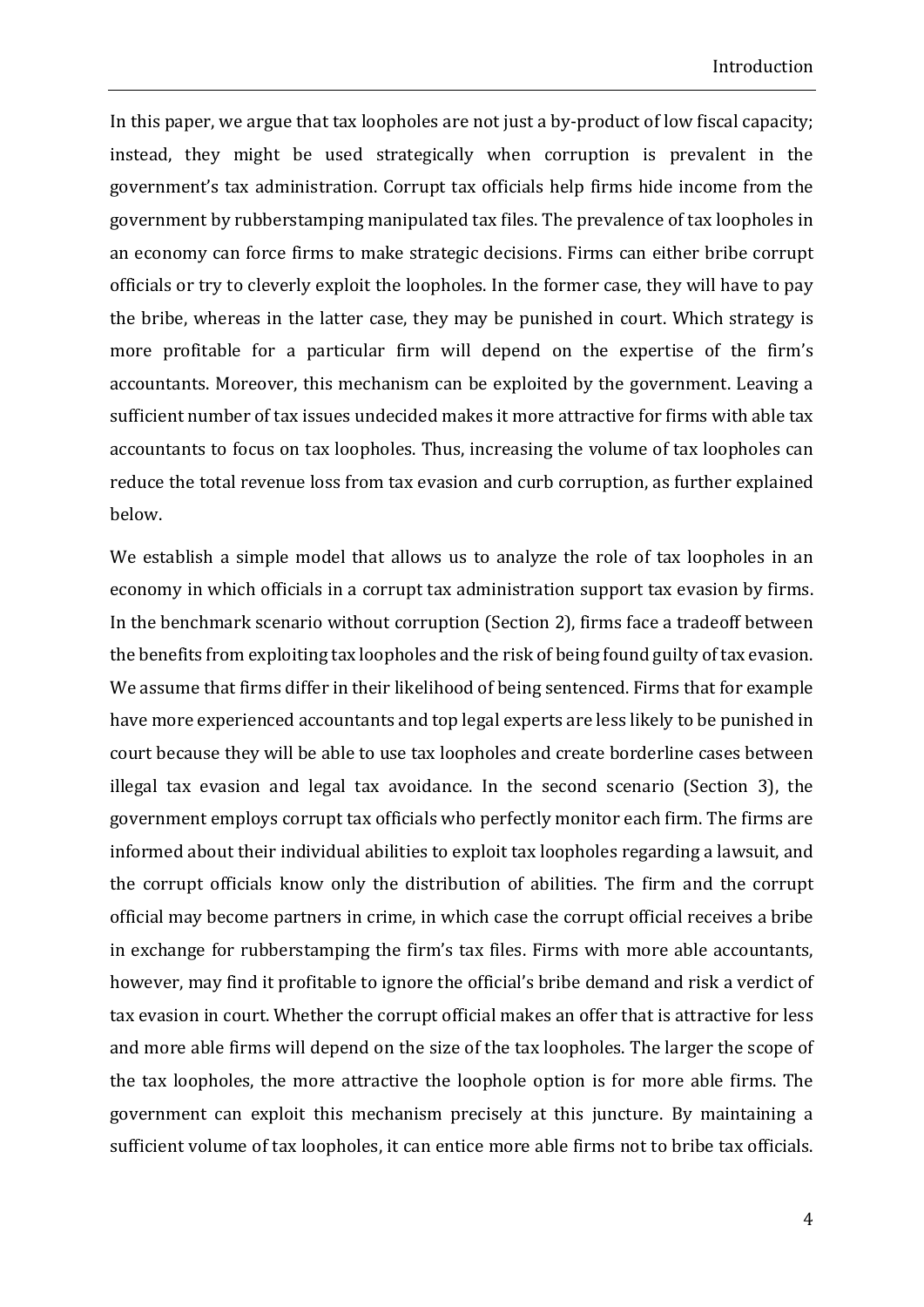Tax loopholes limit the power of corrupt officials and, therefore, change the bribe demanded from the firms. In Section 4, we show that the result of our admittedly simple model also holds when only a fraction of tax officials are corrupt. Section 5 analyzes the case in which the protection offered by corrupt officials is incomplete. Firms that pay the bribe still have a positive probability of being sentenced for tax evasion, and we show that the corrupt official may have an incentive to target more able rather than less able firms in this case. However, the main result that the government may not want to close all tax loopholes still holds.

# 2. A SIMPLE MODEL OF TAX LOOPHOLES

We first establish a model for tax loopholes before we introduce corruption. To keep things simple and to maintain consistent wording, we will use the example of tax loopholes for a tax on corporate profits. We assume that the precise tax liability of a firm is, to some extent, a matter of dispute. The tax code may define taxable profits, but calculating the tax base will always allow some room for maneuvering, which typifies borderline cases between tax avoidance and tax evasion. If a firm wants to be entirely safe, it will not engage in accounting transactions that might potentially be classified as tax evasion by the tax authorities. Alternatively, a firm can reduce its tax liability by amount e, which might be judged as tax evasion in a lawsuit.<sup>6</sup> The parameter *e* also captures the extent to which the government allows for tax loopholes. The more complete the tax code, the fewer disputable transactions there are available to a firm. All the tax statements of firms are subject to audits. In a tax audit, the tax authority learns about the disputable tax liabilities and initiates a lawsuit when  $e > 0$ . If the court classifies the firm's tax planning as tax evasion, the firm must pay the tax. In addition to the payment of the back taxes, the entrepreneur also suffers the moral cost of being characterized as a tax evader; the monetary equivalent of this moral cost is denoted by  $c$ .<sup>7</sup>

Firms differ with respect to their ability to use tax loopholes. Firms with more experienced accountants and legal experts are less likely to be punished in court because they can create borderline cases between illegal tax evasion and legal tax avoidance.

 $\overline{6}$  For simplicity, we will refer to *e* as tax evasion, although some firms may be acquitted.

<sup>&</sup>lt;sup>7</sup> Alternatively, we might assume a penalty for the attempted tax evasion, which would, however, raise the question whether the penalties should be included as government revenues. The assumption of a moral cost  $\alpha$ voids such a revenue effect. The main results of the paper do not depend on the specific modeling approach.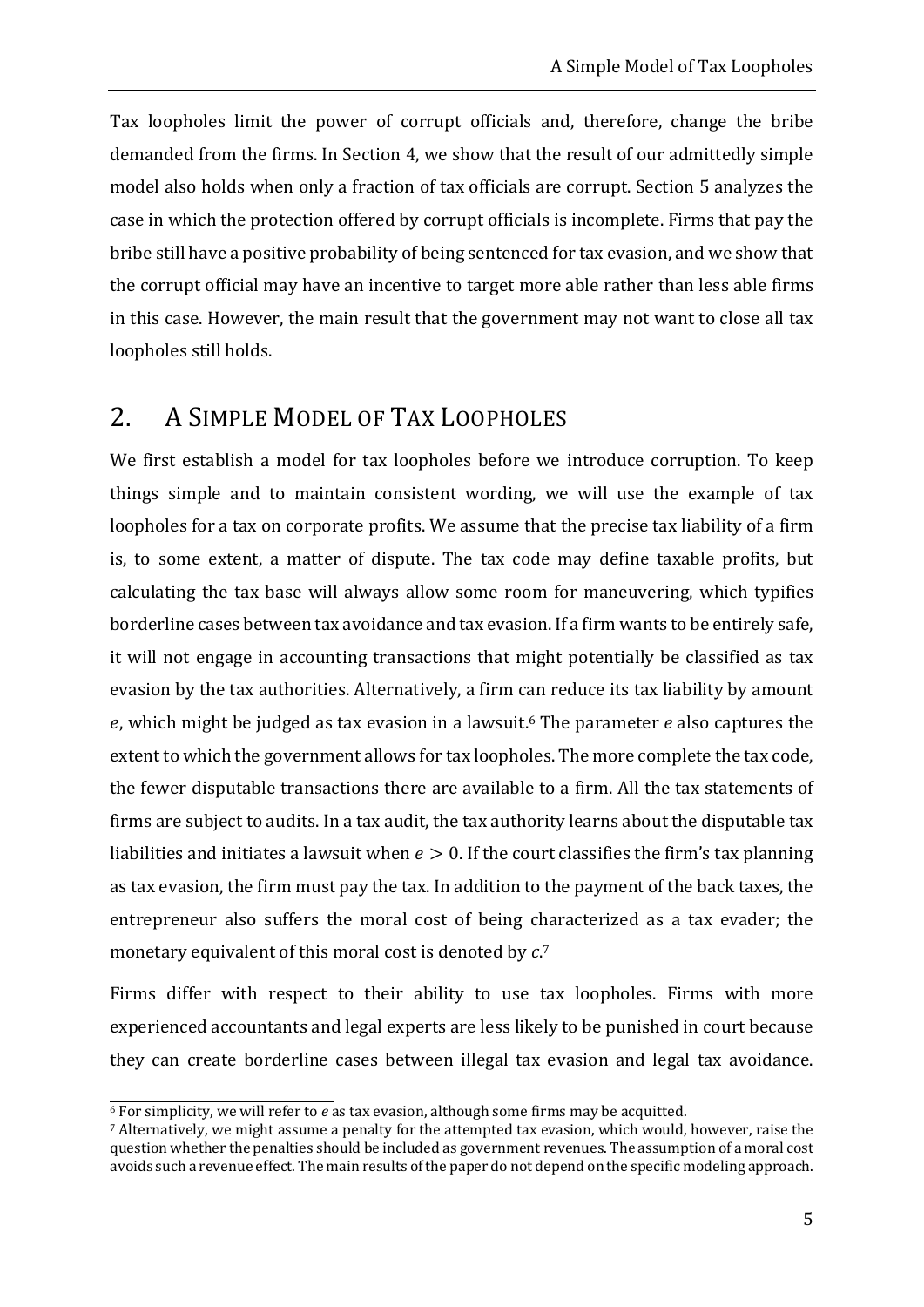Furthermore, there are ambiguities in the tax code that can be exploited more easily by certain firms. For example, in many developing countries small firms are exempt from taxes. The borderline between taxable and tax exempt entities, however, is often fuzzy; firms are typically better informed than tax officials whether they can successfully defend the status of being tax exempt in court. For purposes of simplicity, we assume that there are two types of firms:  $i = H, L$ . The probability that the accounting transactions of type *H* firms will be judged as tax evasion is  $g<1$ . The probability that the transactions will be classified as legal tax avoidance is  $(1-q)$ . The parameter *q* can also be understood as a proxy for the completeness of the tax code. A high *g* indicates an almost complete tax code that makes it difficult for firms to exploit tax loopholes without losing a lawsuit. We will refer to an increase in  $g$  as the closing of tax loopholes. Firms of type  $L$  will always lose such lawsuits and will suffer the moral cost of tax evasion.<sup>8</sup> Therefore, firms of type  $H$  face a lower expected cost for the same amount of potential tax evasion. A fraction  $\beta$  of all firms are type L, and the share of type H firms is  $1 - \beta$ .

The expected payoff from exploiting the tax loopholes amounts to the following:

$$
\pi_H = [1 - g] \cdot e - g \cdot c \tag{1}
$$

$$
\pi_L = -c \tag{2}
$$

for types  $H$  and  $L$ , respectively. Hence, the  $L$ -type firms would never risk using the tax loopholes, and the H-type firms will exploit tax loopholes if the risk of detection is sufficiently low  $(g < \frac{e}{e+c})$ . For a revenue-maximizing government, closing tax loopholes  $(g = 1)$  is always beneficial in a world without corruption.

## 3. TAX LOOPHOLES AND CORRUPTION

 

We now introduce corruption into the tax administration. Thus, the tax officials who are supposed to monitor firms are willing to support a firm in its potential tax evasion  $e$  in exchange for a bribe  $b$ <sup>9</sup> To keep things simple, we assume that the tax official can reduce

<sup>&</sup>lt;sup>8</sup> The results would not change if firms of type *L* had a positive chance of succeeding in a lawsuit but with a probability lower than *g*. An alternative way of modeling heterogeneity is to assume that the firms of type *H* will be able to lower the evasion charges in a lawsuit by more than the type *L* firms.

<sup>9</sup> This is equivalent to a bargaining situation in which the corrupt tax official makes a take-it-or-leave-it offer. We might also allow for a fraction of the tax officials to be honest, and honest tax officials report all suspected instances of tax evasion. We focus on the extreme case of comprehensive corruption to illustrate our point. For an extension of the model in this direction, see Section 4.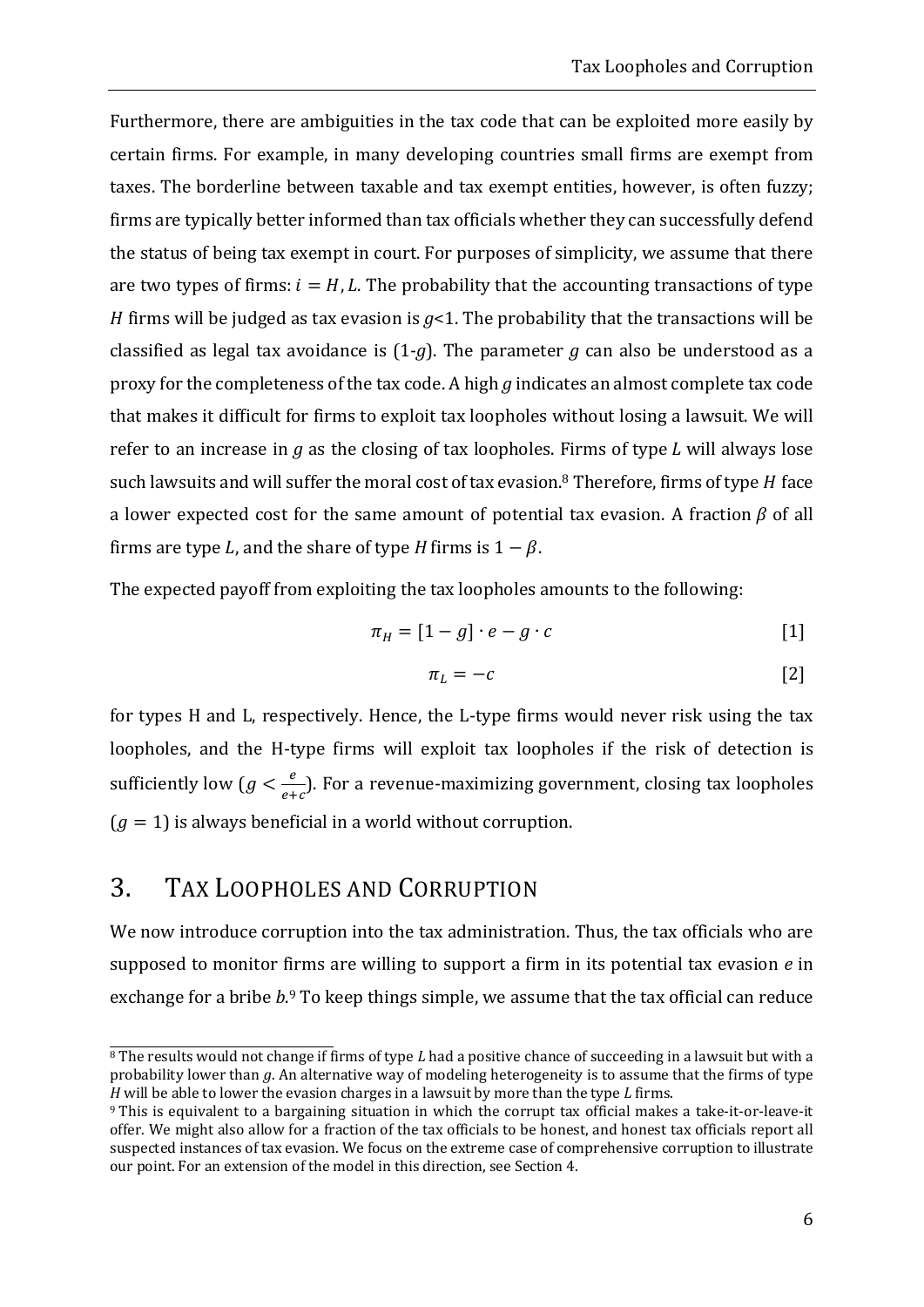the probability of a trial to zero, such as by rubber-stamping a tax file.<sup>10</sup> If a firm refuses to pay a bribe, it can nonetheless choose a positive amount of potential tax evasion *e*, but the official will report the case to his superiors and the firm will face a trial with certainty. We analyze a two-stage game in which the (representative) corrupt official sets the bribe rate before the firms submit their tax returns.

Firms have three options: (i) exploit the tax loopholes and pay a bribe, which yields  $e - b$ ; (ii) exploit the loopholes without bribing the officials, which leads to the expected payoffs as stated in  $[1]$  and  $[2]$ ; or  $(iii)$  engage in no disputable accounting transactions, which leads to the payoff normalized to zero. The L-type firms will either stay on the safe side, not risking any potential tax evasion, or pay the bribe to exploit the tax loopholes with the support of the corrupt official. The potential tax evasion will be profitable if  $b \le e$ . For Htype firms, the outside option depends on the risk  $q$  of being convicted as a tax evader. For high-risk  $g$ , the trade-off is the same as that for the L-type firms. For  $g < \frac{e}{e+c'}$ , however, the firms would risk the evasion even without support from the corrupt official. The H-type firms will accept the corrupt official's offer only if  $b \leq g \cdot (e + c)$ .

The corrupt official knows the distribution of types but cannot identify the type of a single firm.<sup>11</sup> This situation leaves the official with two alternatives: he can either charge a bribe that is acceptable for both types of firms (pooling) or target the L-type firms only (separating). Targeting H-type firms only is not possible; any offer that H-type firms accept will always be accepted by L-type firms as well. With separating, the corrupt official charges  $b_{SEP} = e$ , making the L-type firms indifferent. The total gain from corruption for the official amounts to  $B_{SEP} = \beta e$ . With pooling, the bribe depends on the H-type firms' outside option:

$$
b_{Pool} = \begin{cases} g \cdot [e+c] & \text{for} \quad g \le \frac{e}{e+c} \\ e & \text{for} \quad g > \frac{e}{e+c} \end{cases}
$$
 [3]

 $\frac{10}{10}$  In Section 5, we will analyze a variant of the model in which the probability of detection remains positive even when a bribe has been paid.

 $11$  Recent empirical studies show that bribes demanded by officials depend on observable characteristics [Svensson (2003), Fisman & Svensson (2007), Olken & Barron (2009)]. For example, bribes demanded from truckers at military checkpoints in Indonesia depend on truck characteristics and the average number of checkpoints along the road [Olken & Barron (2009)]. However, soldiers cannot directly observe the profitability of a single transport, and it is precisely this type of incomplete information about unobservable characteristics related to profitability that interests us.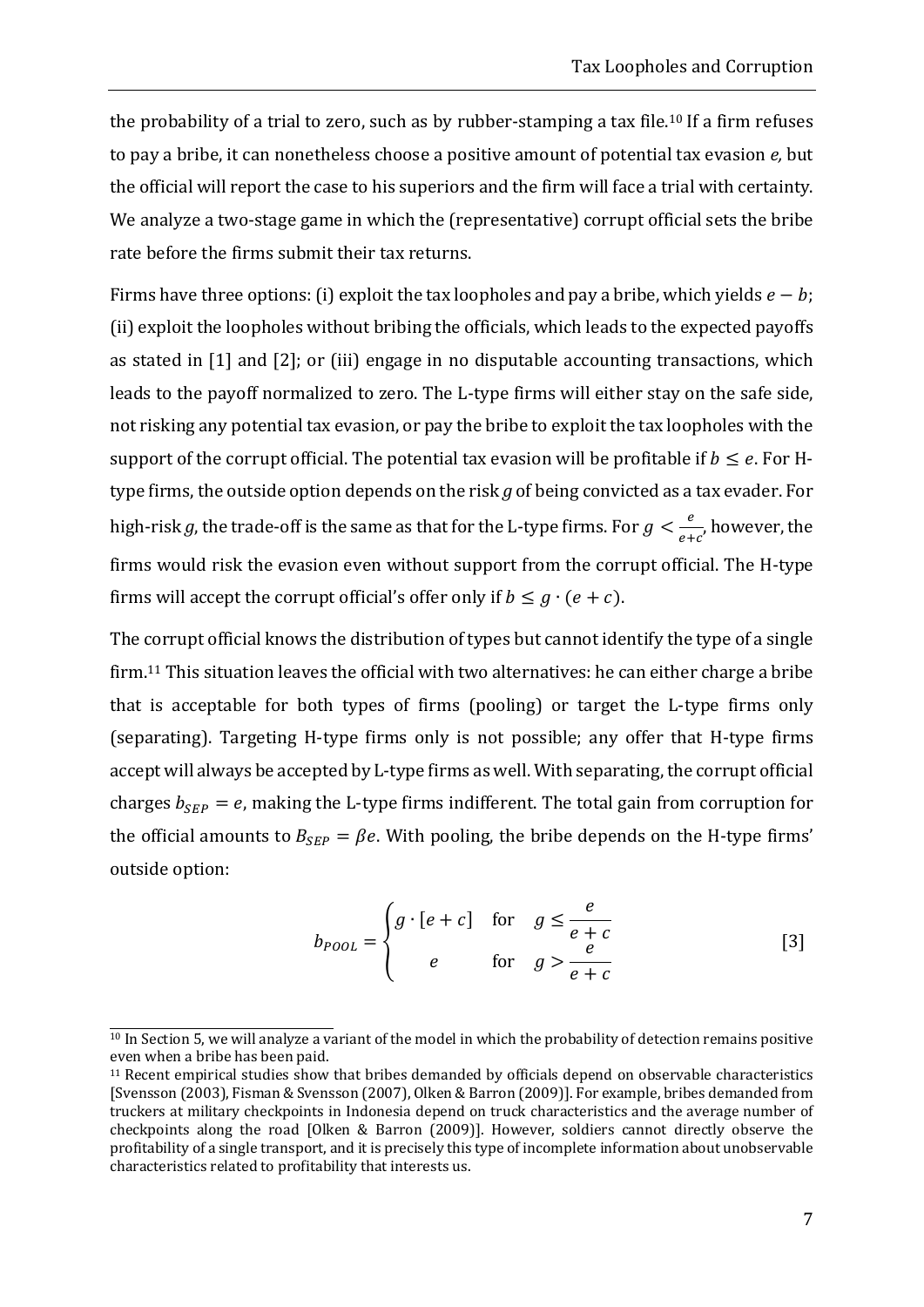The total bribe received by the corrupt official amounts to  $B_{\text{POOL}} = g \cdot (e + c)$  and  $B_{\text{POOL}} = e$ . Figure 1 summarizes the profit-maximizing strategies for corrupt officials. The probability of defeat in court for *H*-type firms is denoted on the horizontal axis, where the vertical axis displays the share of *L*-type firms. For  $g \leq \frac{e}{e+c'}$ , the official must engage in a trade-off between the benefits from a larger 'customer base' in the case of pooling and the higher bribe from separating. For  $\beta > g \cdot \frac{e+c}{e}$ , i.e., for a high share of L-type firms or for a low probability  $g$  of punishment for the H-type firms, the corrupt official will find it optimal to only target L-type firms.





The exploitation of tax loopholes leads to revenue losses for the government. Let  $\Delta T$ denote the expected revenue loss of the government, including back taxes that must be paid from firms convicted for tax evasion. The revenue loss can be written as follows:

$$
\Delta T = \begin{cases} \Delta T_{SEP} \equiv [1 - [1 - \beta] \cdot g] \cdot e & \text{for} \quad g \le \beta \cdot \frac{e}{e + c} \\ \Delta T_{pool} \equiv e & \text{for} \quad g > \beta \cdot \frac{e}{e + c} \end{cases}
$$
 [4]

In the case of pooling, all firms use tax loopholes with the assistance of corrupt officials. The government loses revenue *e*. With separating, all firms again attempt to use the tax loopholes, but only the L-type firms are assisted by the corrupt officials. The H-type firms, which have a share of  $1 - \beta$ , are convicted for tax evasion with probability g and must pay e. If the government wants to maximize tax revenues, it should thus not eliminate all tax loopholes. 

**Proposition 1.** *The expected revenue loss for the government is minimized when*  $g^* = \beta$  ·  $\frac{e}{e+c}$ .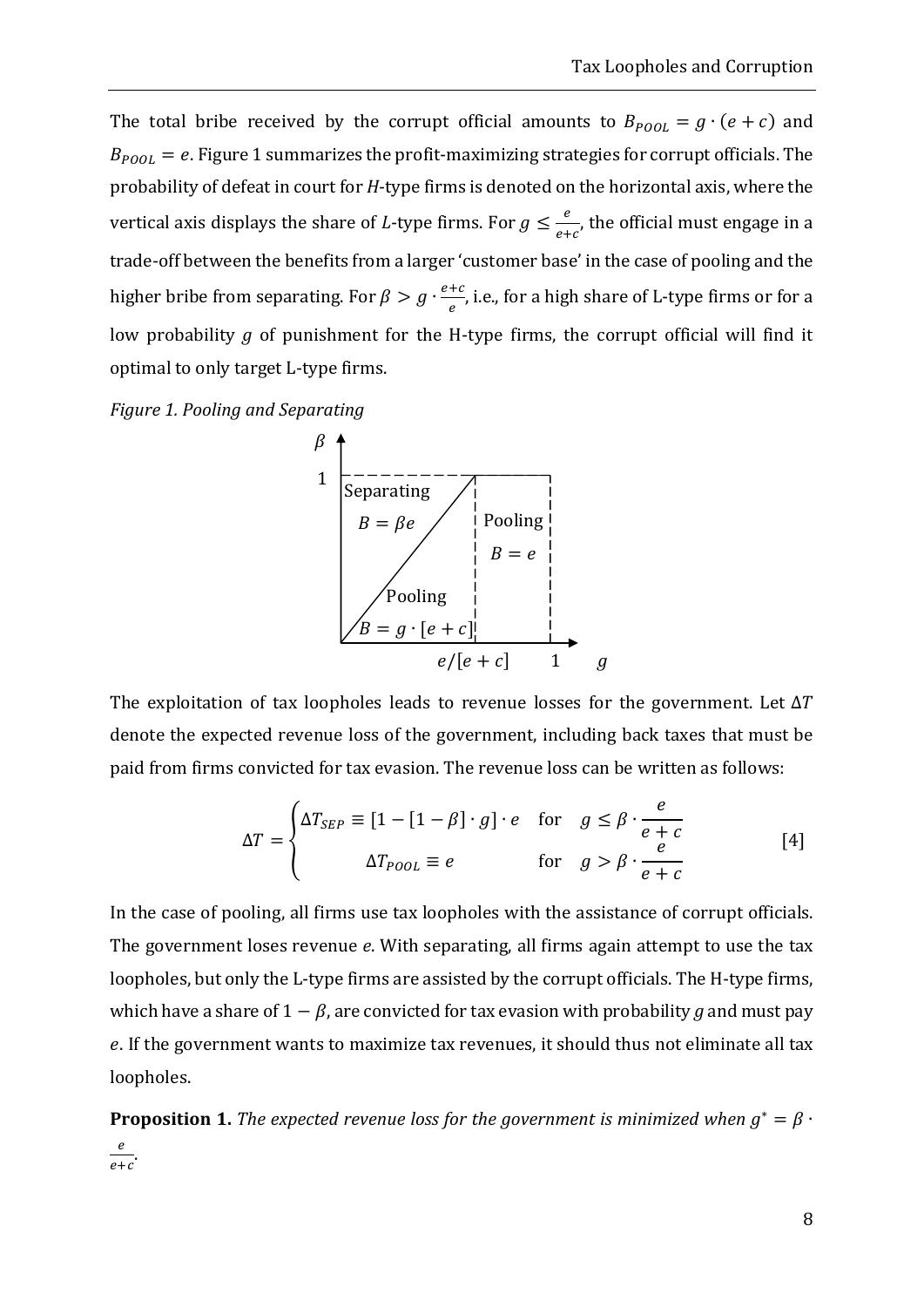The punishment probability *g* also reflects the ambiguity of the tax code. If  $q = 0$ , all transactions will be classified as legal tax avoidance by the court, and the government will lose revenues due to a smaller tax base. If  $g = 1$ , the tax code is so elaborate that all efforts to exploit tax loopholes will fail; these transactions are always classified as illegal tax evasion by the courts. In a world without corruption, the government would like to set  $g = 1$ . However, corrupt officials can hide the disputable cases, and turn potential tax revenues into bribe payments. Figure 2 shows the government's revenue loss as a function of the detection probability  $q$ . For very low levels of  $q$ , an increase in the detection probability is beneficial for the government because more of the H-type firms are punished as tax evaders. However, by increasing  $g$  above the critical threshold, the government induces the H-type firms to bribe corrupt officials. When  $g^* = \beta \cdot \frac{e}{e+c}$ , the Htype firms are indifferent between evading on their own and bribing officials.

*Figure 2. Total Tax Evasion*



*Proposition 2: The revenue‐maximizing probability of punishment g increases with the share of L‐type firms and with the size of tax loopholes e. It decreases with the moral cost c.*

A revenue-maximizing government will choose a more lenient policy (lower  $g$ ) regarding attempts to exploit tax loopholes when the share of L-type firms decreases. Otherwise, a corrupt official would not find it optimal to target L-type firms only. A shrinking share of L-type firms would induce a corrupt official to make an offer that is attractive to both types of firms (pooling). To avoid this switch in strategy, the government must make it more attractive for H-type firms to exploit the tax loopholes without the support of corrupt officials, which can be achieved by increasing the probability of being acquitted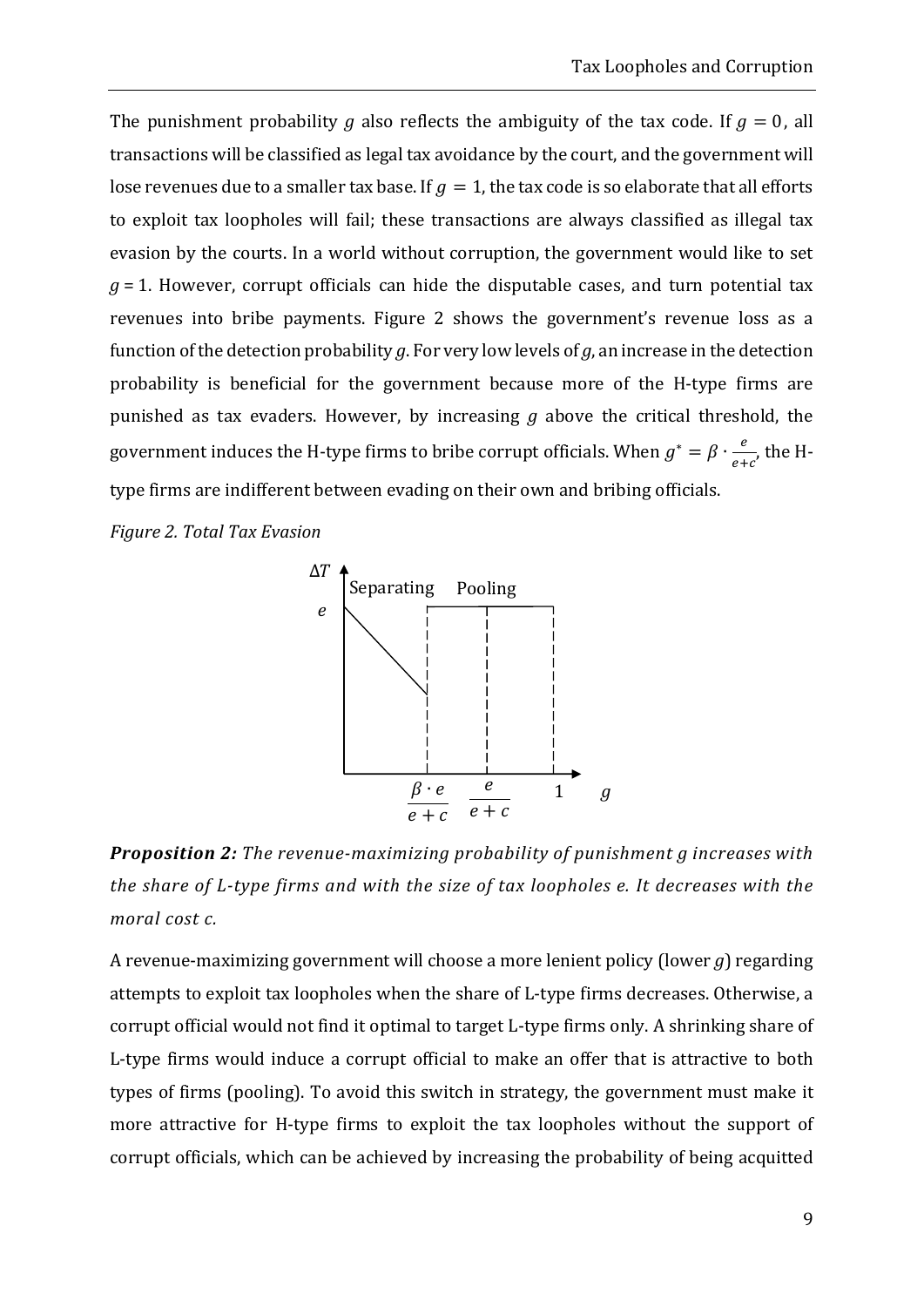$(1-g)$ . The same mechanism is at work for the social cost *c* and the size of tax loopholes *e*. Typically, the government cannot close all tax loopholes  $(e > 0)$  because the tax code cannot take into account all contingencies. The second best strategy to maximize tax revenues is to implement some optimal leniency. Being too tough on potential tax evaders would boost bribes but would not reduce the exploitation of tax loopholes by H-type firms. 

The government may be interested not only in maximizing tax revenues but also in the prevalence of corruption. Suppose for the moment that the government wants to minimize bribe payments and maximize revenues. Then,  $g^* = \beta \cdot \frac{e}{e+c}$  remains the best choice for the government. Increasing the probability for being punished as a tax evader beyond  $g^*$  will induce H-type firms to choose the bribe option, and total bribes will rise. Figure 3 shows the total bribe as a function of the detection probability  $g$ . The government will not benefit in either dimension - tax revenues or fighting corruption - if it closes all tax loopholes.





Our admittedly simple model suffers from several shortcomings. First, we have focused only on two types of firms. Second, we have made the extreme assumption that all tax officials are corrupt. Third, we have provided the corrupt official with a perfect concealing technique: the corrupt official has the power to avoid any further investigation into the tax matters of those who have paid a bribe. Fourth, we ignore the government's choice of other factors, such as the remuneration of officials and the punishment of tax evaders. In the following sections, we will discuss some of these extensions.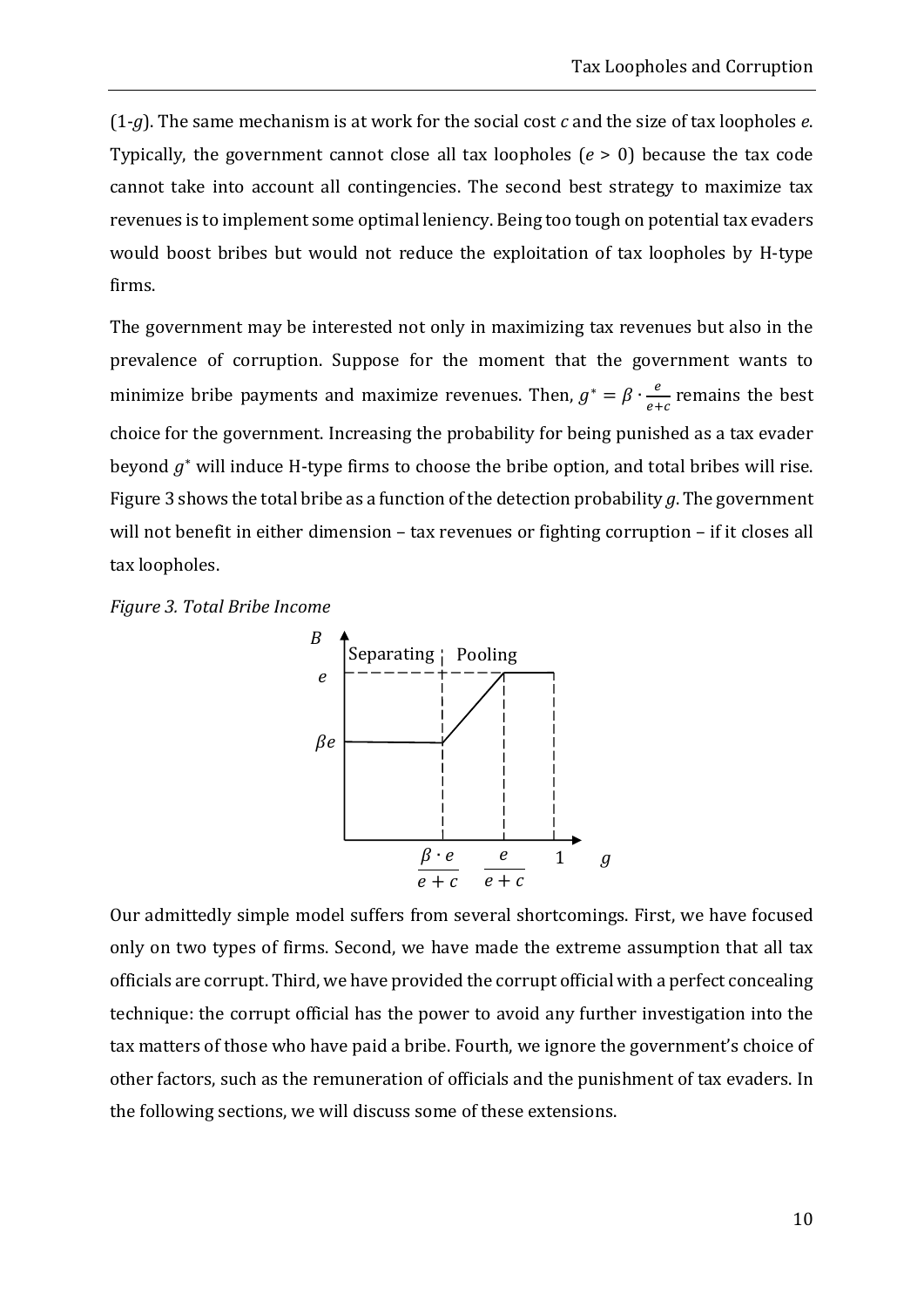## 4. THE PREVALENCE OF CORRUPTION

So far, we have made the extreme assumption that all officials are corrupt and willing to assist the taxpayer in concealing illegal or at least disputable accounting transactions. In this section, we discuss the extent to which our finding that some tax loopholes are in the government's own interest still holds when only a fraction of tax officials are corrupt.

Suppose that only a fraction  $\alpha$  of all tax officials are corrupt. All other tax officials report disputable accounting transactions to their superiors, and the cases are settled in court. Firms and tax officials are randomly matched, but firms know whether the official is willing to accept bribes before they submit their tax files.<sup>12</sup> This extension of our basic model is fairly straightforward. The outcome is simply a linear combination of the outcomes in Sections 2 and 3, and a share of  $1-\alpha$  firms will meet honest officials. Hence, all L-type firms in this group will avoid all disputable transactions. The H-type firms will avoid these transactions if  $g > \frac{e}{e+c}$  and accept the risk of being sentenced otherwise. The other group of firms will work with a corrupt official. Hence, the L-type firms will always pay the bribe, and the H-type firms will join them in the case of pooling, i.e., when  $g > \beta \cdot$  $\frac{e}{e+c}$ . For lower detection probabilities, there will be separating. The overall revenue loss can be written as follows:

 $\Delta T$ 

$$
= \begin{cases} \Delta T_1 \equiv \alpha \cdot \Delta T_{SEP} + [1 - \alpha] \cdot [1 - \beta] \cdot [1 - g] \cdot e & \text{for} \qquad g \le \beta \cdot \frac{e}{e + c} \\ \Delta T_2 \equiv \alpha \cdot \Delta T_{P0OL} + [1 - \alpha] \cdot [1 - \beta] \cdot [1 - g] \cdot e & \text{for} \quad \beta \cdot \frac{e}{e + c} < g \le \frac{e}{e + c} \\ \Delta T_3 \equiv \alpha \cdot \Delta T_{P0OL} & \text{for} \qquad g > \frac{e}{e + c} \end{cases}
$$

where  $\Delta T_{\text{SFD}}$  and  $\Delta T_{\text{POOI}}$  denote the revenue losses as defined in [4]. In contrast to the basic model, there is now a trade-off for being lenient regarding attempts to exploit tax loopholes  $(g<1)$ . Leniency may yet be beneficial to curb the tax evasion of H-type firms that meet corrupt officials. Leniency, however, is also costly because it reduces the revenue from H-type firms that are assigned to honest officials.

 $\frac{12 \text{ If job rotation works well, so that firms do not know whether they are confronted with a corrupt official, }$ firms of type L will never submit a tax statement with questionable accounting if the chances of meeting a corrupt official are sufficiently low. In this case, the information asymmetry between firms and official breaks down and the H-type firms collude with corrupt officials and evade taxes.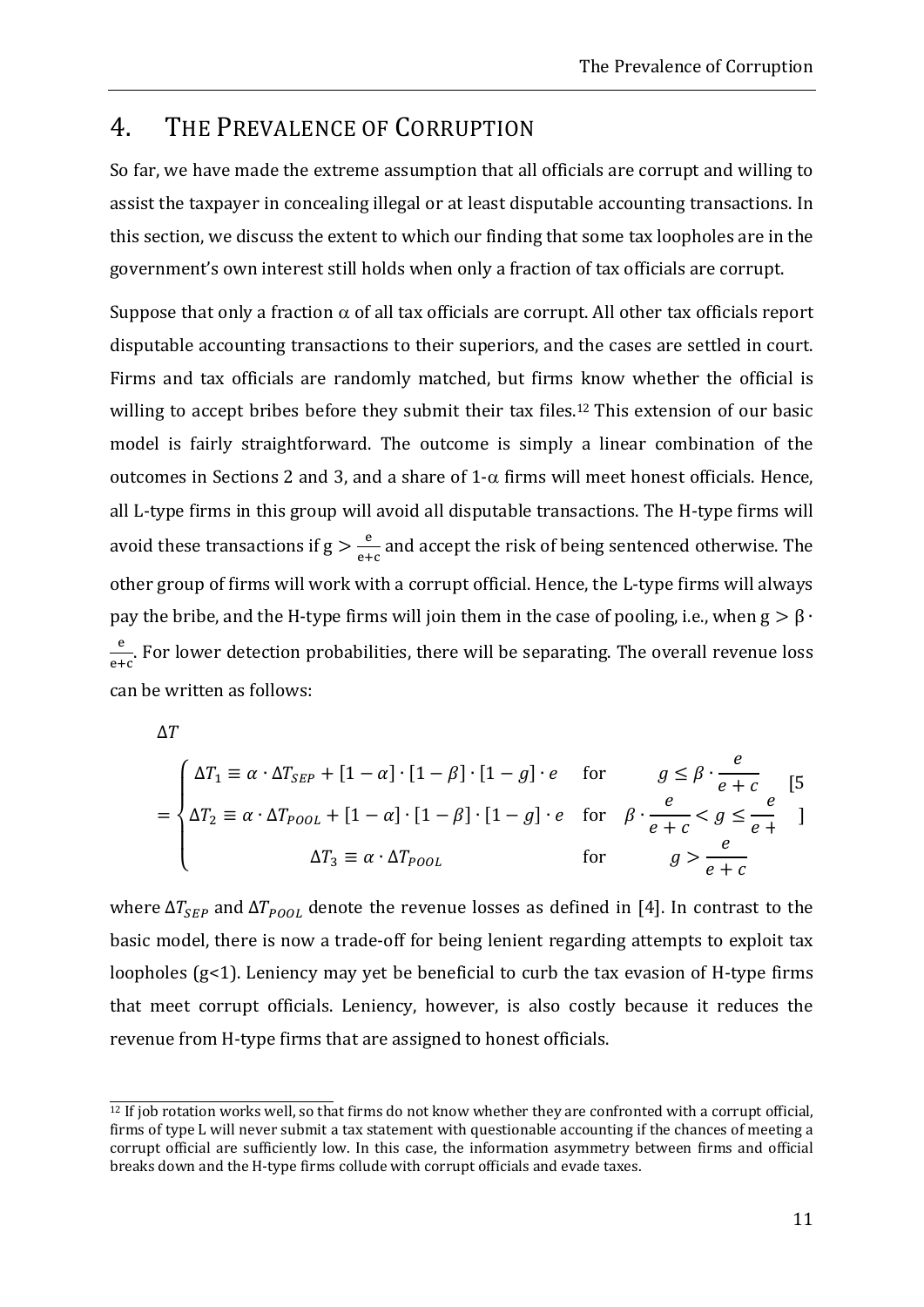*Proposition 3: With honest and corrupt officials, the expected revenue loss for the* government is minimized for  $g^* = \beta \cdot \frac{e}{e+c}$ , if  $1 - \alpha < \beta \cdot \frac{e}{e+c}$ ;  $g^{**} \ge \frac{e}{e+c'}$  otherwise.

Proof. A government that wants to minimize its tax revenue loss will never choose a detection probability  $\beta \cdot \frac{e}{e+c} < g < \frac{e}{e+c}$  because  $\Delta T_{p\0 L} \geq \Delta T_{SEP}$ . Either the government is sufficiently lenient and chooses a small punishment probability  $g^* = \beta \cdot \frac{e}{1+c}$  so that Htype firms do not find it attractive to bribe tax officials, or the government closes most of the tax loopholes  $(g^{**} \geq \frac{1}{1+c})$  so that all firms engaged with honest officials have no incentive to conduct disputable accounting transactions. This strategy has the disadvantage that all firms monitored by corrupt officials will exploit the tax loopholes *e* and pay the bribe. A comparison of  $\Delta T_1(g^* = \beta \cdot \frac{e}{e+c})$  and  $\Delta T_3$  yields  $\Delta T_1(g^*) \begin{cases} \Delta T_3 & \Delta T_4 \end{cases}$  $\boldsymbol{e}$ 

$$
\Leftrightarrow \ \ 1-\alpha \mathop{}_{\textstyle \leftarrow}^{\textstyle >} \beta \cdot \mathop{}_{\textstyle e+c}^{\textstyle e} \, . \blacksquare
$$

If the share of corrupt officials  $\alpha$  is sufficiently high, it will be expensive for the government to be tough on potential tax evaders because the firms will circumvent regulation by bribing tax officials. If most tax officials are honest, however, the government is better off accepting some corruption and closing the loopholes for the majority of taxpayers. The central mechanism from our basic model – tax loopholes may be beneficial for curbing corrupt officials – also holds in this extension of the model.

# 5. POSITIVE AUDIT PROBABILITIES

So far, we have assumed that the cooperation with a corrupt official perfectly guards a firm from further investigation of its tax files. This assumption was helpful for elaborating the role of tax loopholes in a corrupt environment, but it is clearly unrealistic. Tax officials may have the power to lower the probability of an audit and give some tips for better concealing disputable transactions, but the probability of detection can hardly be reduced to zero. In this section, we discuss the implications of imperfect concealing technology. Bribing a tax official reduces the probability that a disputable accounting transactions will be detected below unity but does not completely eliminate the risk of being convicted as a tax evader.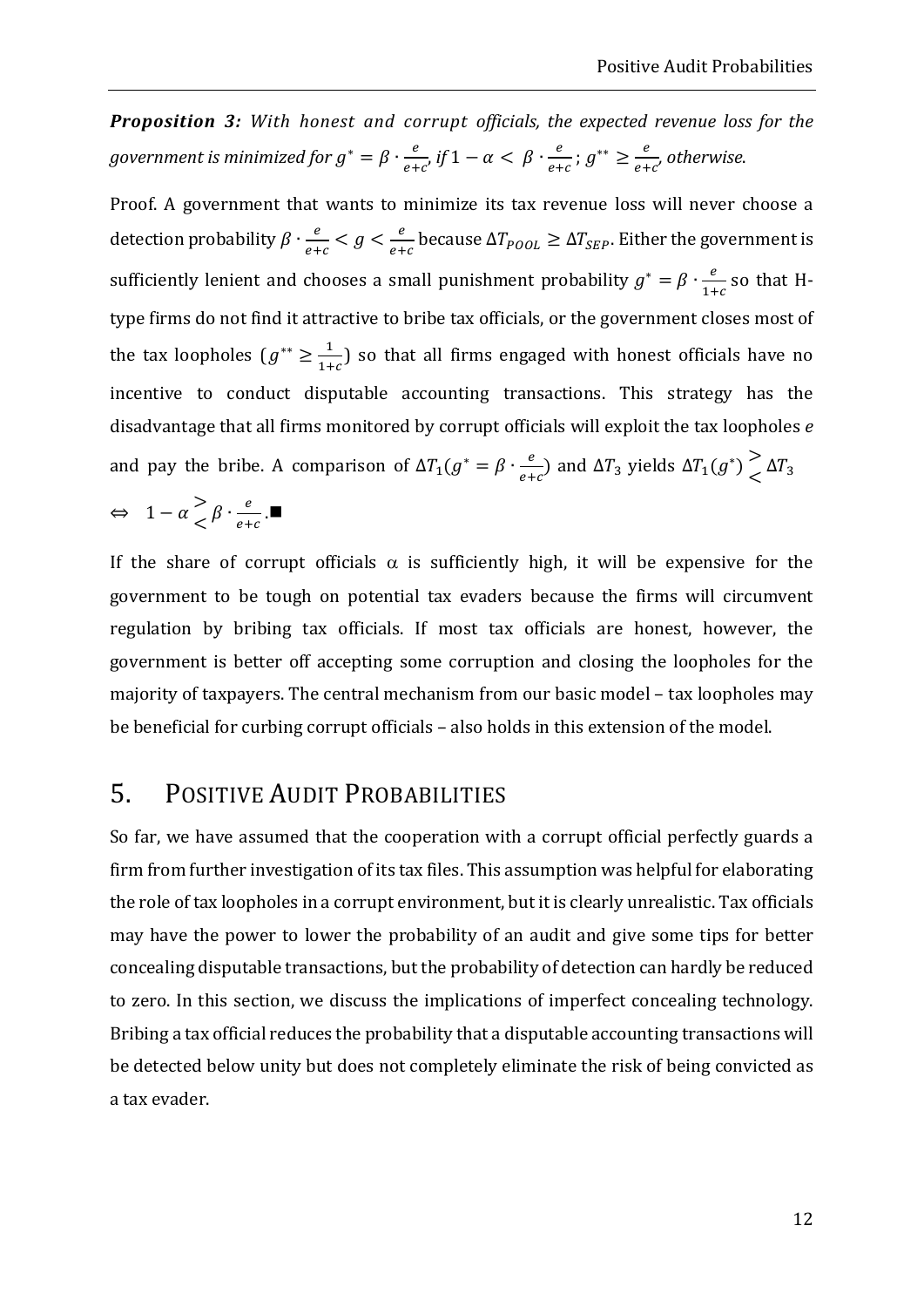As in our basic model, we assume that all tax officials are corrupt ( $\alpha = 1$ ). If a firm bribes a tax official, the probability of a tax audit will decrease to  $p (0 \le p \le 1)$ . Without the bribe, the probability of a tax audit is unity. With a tax audit, the tax authority will learn about the disputable tax liabilities and initiate a lawsuit if  $e > 0$ . As described above, the accounting transactions of the *H*‐type firms will be judged as legal tax avoidance with a probability of 1-*g*. The *L*-type firms will be sentenced for tax evasion with certainty. Hence, in the absence of corruption, the net benefit of tax evasion amounts to the following: 

$$
\pi_H = e - p \cdot g \cdot [e + c] \tag{1'}
$$

$$
\pi_L = e - p \cdot [e + c] \tag{2'}
$$

for the *H*- and *L*-type firms, respectively. To focus on the interesting cases, we assume  $p <$  $\frac{e}{e+c}$ ; in other words, the detection probability is sufficiently low that there exists a nonnegative bribe where even the *L*-type firms find it attractive to exploit the loopholes. As in the previous sections, we first calculate the profit-maximizing bribe for the corrupt official and then determine the government's revenue-maximizing choice of tax loopholes  $(1-g).$ 

#### *The corrupt official's profit‐maximizing bribe*

A corrupt official's profit-maximizing bribe depends on the fallback strategy of the *H*-type firms as in Section 3. For  $g \leq \frac{e}{e+c}$ , the *H*-type firms will exploit tax loopholes even without the support of the corrupt officials. For  $g > \frac{e}{e+c}$ , the *H*-type firms require the support of the corrupt official to exploit tax loopholes. For notational convenience, we define  $\bar{g} \equiv$  $\frac{e}{e+c}$ . Now, however, the participation constraint of the L-type firms matters. In Section 3, a pooling offer was always attractive for the L-type firms when it was attractive for the Htype firms. In other words, the L-type firms' willingness to pay for support from corrupt officials was always higher than that of the H-type firms. This is no longer the case in our extended model. Because there is now a positive probability of detection  $p$ , the L-type firms may constrain the corrupt official when setting the bribe. The pooling offer is determined by those firms that, for a given bribe, generate lower profits from exploiting the tax loopholes. Comparing profits  $[1']$  and  $[2']$  shows that the pooling offer will be determined by the H-type firms  $(\pi_H - b \leq \pi_L - b)$  for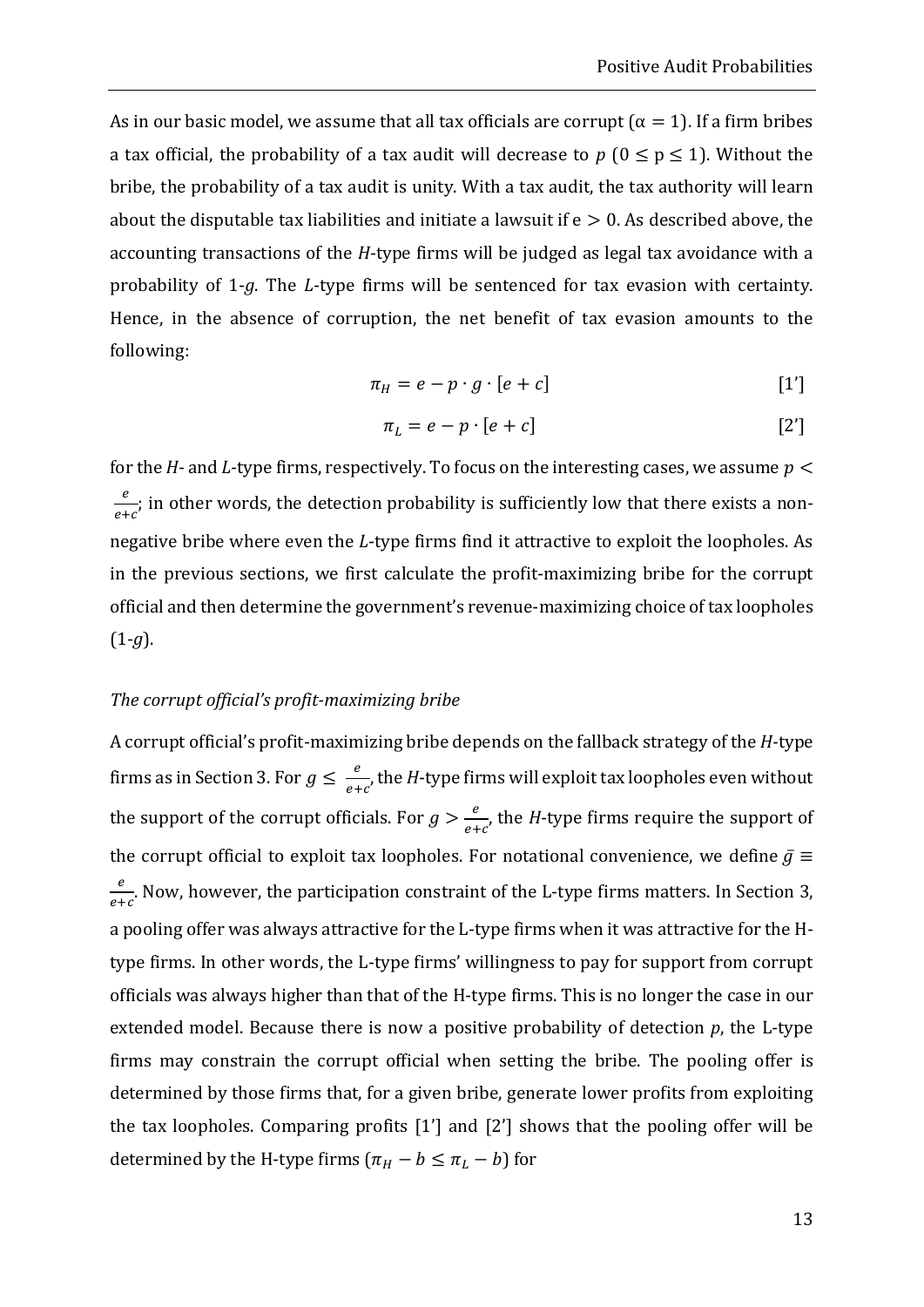$$
g \le \frac{e - p \cdot [e + c]}{[1 - p] \cdot [e + c]} \equiv \underline{g} \tag{6}
$$

and by the L-type firms for  $g > g$ . Because  $g < g$ , we must distinguish three cases when analyzing the corrupt official's bribe setting. For  $g \leq g$  (case 1), the corrupt official can either make a pooling offer that is sufficiently attractive to the H-type firms or target only the L-type firms with a separating offer. For  $g < g \le \bar{g}$  (case 2), the pooling offer must be sufficiently attractive to the L-type firms. Alternatively, the corrupt official can make a separating offer to H-type firms. In cases 1 and 2, the outside option of the H-type firms is to attempt to exploit the tax loopholes without the support of the official. For  $\bar{g} < g$  (case 3), the alternatives are the same for the corrupt official, as in case 2. However, the outside option of the H-type firms has changed; without the support of the corrupt official, they will not try to exploit the tax loopholes.

We start with the case  $g \leq g$  (case 1). With separating, the corrupt official charges  $b_{SEP}^1 =$  $e-p\cdot [e+c]$ , making the  $L$ -type firms indifferent to accepting or rejecting the offer ( $\pi^{}_L$  –  $b = 0$ ). With pooling, the corrupt official must make the H-type firms indifferent to accepting the offer  $(e - p \cdot q \cdot [e + c] - b)$  or evading on their own without the support of the official  $(e - g \cdot [e + c])$ . Hence, the highest bribe that is accepted by both types of firms is  $b_{\text{POOL}}^1 = g \cdot [1-p] \cdot [e+c]$ . The overall revenues from bribes amount to  $B_{\text{SEP}}^1 = \beta \cdot$  $[e - p \cdot [e + c]]$  and  $B_{Pool}^1 = g \cdot [1 - p] \cdot [e + c]$  with the separating and pooling strategy, respectively. The profit-maximizing strategy is found by comparing the revenues:

$$
B_{Pool}^1 > B_{SEP}^1 \Leftrightarrow g \cdot \frac{[1-p] \cdot [e+c]}{e-p \cdot [e+c]} > \beta \tag{7}
$$

Figure 4 illustrates the official's optimal strategies. For very low detection probabilities  $(g \le g)$ , the corrupt official will target the *L*-type firms if the share of these firms is high ( $\beta$ ). Here, it does not pay to make an attractive offer to the *H*-type firms because their outside option – exploiting the tax loopholes without the support of the official – is fairly attractive. The dividing line between separating and pooling is implicitly given by condition [7] and illustrated by the upward sloping line OD in Figure 4.

We turn now to case 2  $(g < g \leq \bar{g})$ . Here, the corrupt official may either address all firms (pooling) by making a sufficiently attractive offer to the L-type firms or focus on the *H*-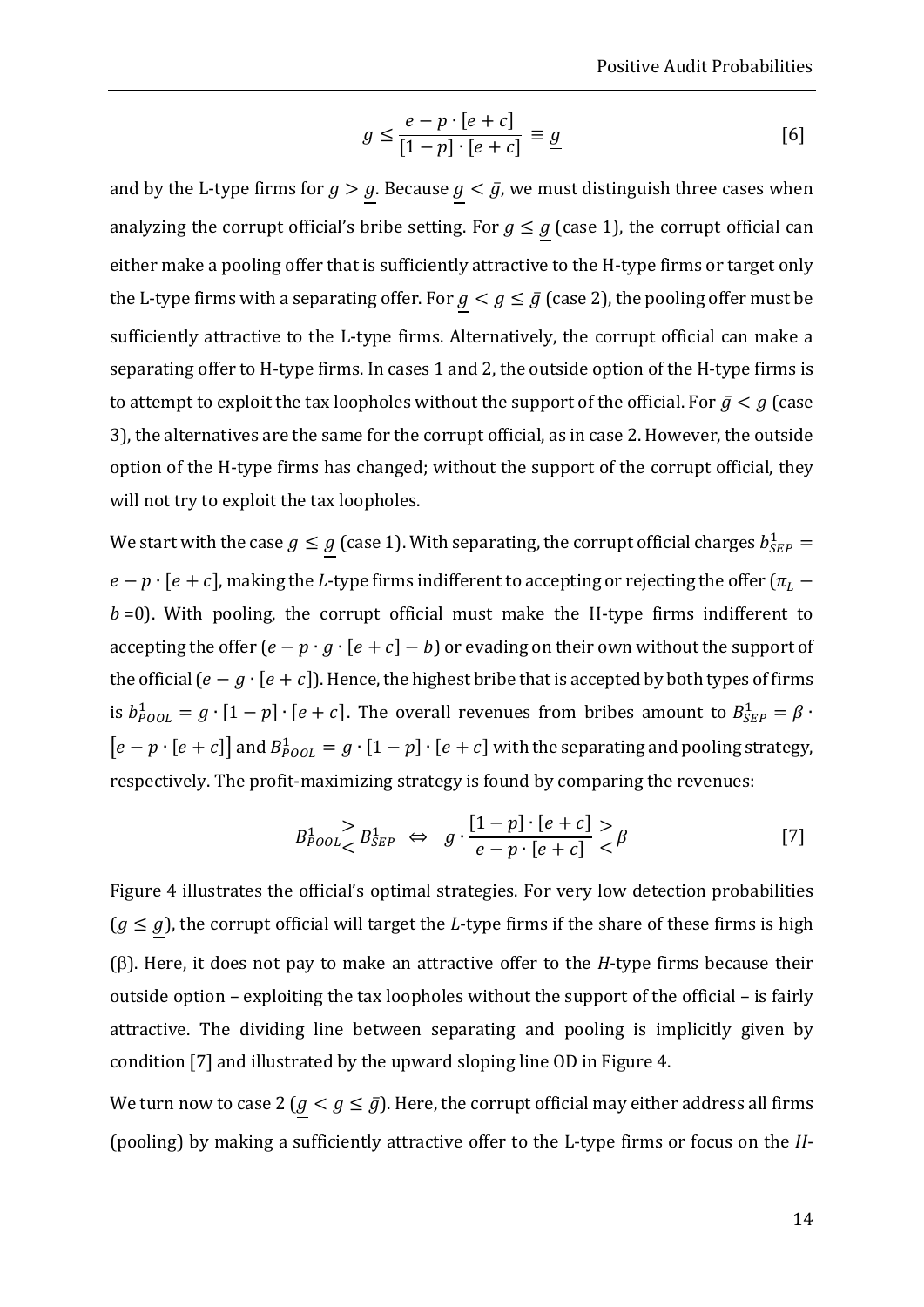type firms only (separating). With pooling, the highest bribe that is accepted by the L-type firms amounts to  $b_{\text{Pool}}^2 = e - p \cdot [e + c]$ , yielding a bribe revenue of the corrupt official of  $B_{\text{Pool}}^2 = e - p \cdot [e + c]$ . A higher bribe than  $b_{\text{Pool}}^2$  would be accepted only by the *H*-type firms. The outside option of the H-type firms is to exploit the tax loopholes without the support of the official. To maximize his earnings from separating, the corrupt official must make the H-type firms indifferent to accepting the offer  $(e - p \cdot g \cdot [e + c] - b)$  or evading on their own without the official's support  $(e - g \cdot [e + c])$ . Therefore, the corrupt official charges  $b_{SEP}^2 = g \cdot [1-p] \cdot [e+c]$  with separating and earns  $B_{SEP}^2 = [1-\beta] \cdot [1-p] \cdot [1-p]$  $[e + c]$ . Comparing the official's revenues leads to the following:

$$
B_{POOL}^{2} > B_{SEP}^{2} \iff \beta \ge 1 - \frac{1}{g} \cdot \frac{e - p \cdot [e + c]}{[1 - p] \cdot [e + c]}
$$
 [8]

In Figure 4, this border between pooling and separating is illustrated by the curve HE. Note that the right-hand side of [8] is concave in *g*, becomes zero for  $g = g$ , and reaches  $\frac{p \cdot c}{[1-p] \cdot e}$  for  $g = \overline{g}$ . Because the willingness to pay of the L-type firms is the constraining factor when setting the poling bribe, pooling pays off only when the share of L-type firms is sufficiently high.

Finally, for  $g > \frac{e}{e+c}$  (case 3), none of the firms would carry out disputable accounting transactions without the support of corrupt officials. Again, the corrupt official can target both types of firms or only one type when making an offer. The more attractive partners for the separating strategy are again the *H*-type firms because their net benefit from tax evasion is higher and the corrupt official can appropriate these net benefits by setting the bribe accordingly. With separating, the bribe amounts to  $b_{SEP}^3 = e - p \cdot g \cdot [e + c]$  making the *H*-type indifferent to accepting or rejecting the offer  $(\pi_H$ -b=0). The total revenue for the corrupt official is  $B_{SEP}^3 = [1 - \beta] \cdot [e - p \cdot g \cdot [e + c]]$ . With pooling, the corrupt official charges the highest bribe that is accepted by both types of firms. Hence, the official must make the L-type firms indifferent to accepting or rejecting the offer:  $b_{POOL}^3 = e - p \cdot$  $[e + c]$ . The revenue from bribes becomes  $B_{POOL}^3 = e - p \cdot [e + c]$ . To find the profitmaximizing strategy for the tax official, we compare the bribe revenues:

$$
B_{Pool}^3 > B_{SEP}^3 \Leftrightarrow \beta < \frac{p \cdot [1 - g] \cdot [e + c]}{e - p \cdot g \cdot [e + c]} \tag{9}
$$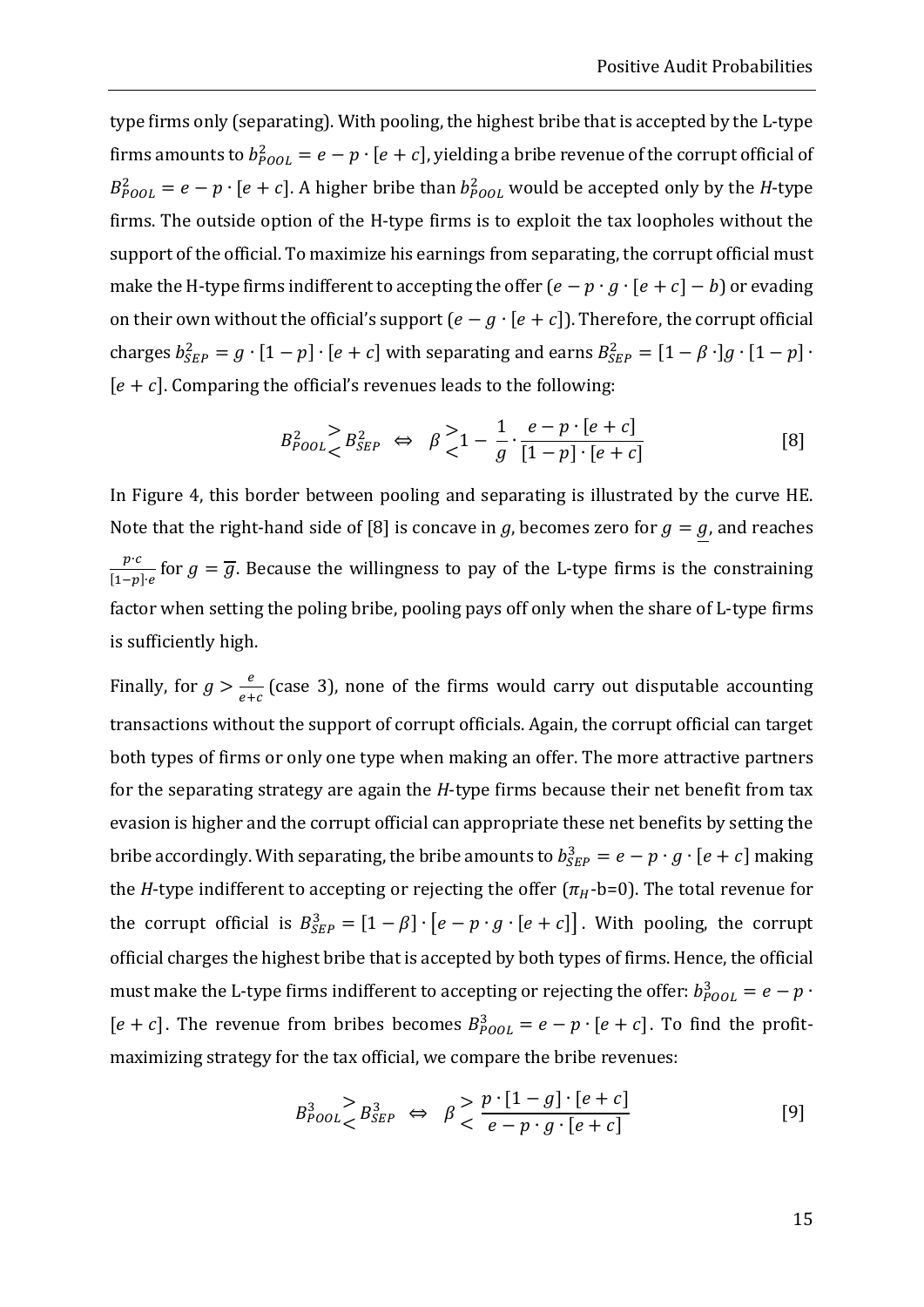Condition [11], which describes the borderline cases between pooling and separating, is depicted in Figure 4 by curve EF. The right-hand side of [9] decreases and is concave in  $g$ ; it begins at  $\frac{p \cdot c}{[1-p] \cdot e}$  for  $g = \overline{g}$  and becomes zero for  $g = 1$ . For low shares of *L*-type firms, it is profitable to extract all rents from the H-type firms. If, however, the share of *L*-type firms becomes sufficiently large or the advantage of *H*-type firms becomes small (high  $q$ ), the corrupt official is better off targeting both groups of firms.

As in our basic model (see Figure 1), the corrupt official will find it profitable to target the L-type firms when the outside option of the H-type firms is attractive (low  $g$ ). In contrast to the basic model, however, pooling does not prevail in all other cases. When the share of L-type firms is low, the corrupt official may find it attractive to offer a separating contract for the H-type firms. The new type of contract emerges as the positive detection probability *p* depresses the willingness to pay of the L-type firms.

*Figure 4. Pooling and Separating with Positive Audit Probabilities*



#### *The government's design of tax loopholes*

We now turn to the question of how lenient the government should be toward firms that exploit tax loopholes. The government chooses the level  $q$  for which the total revenue loss is minimized. We calculate this revenue loss for each of the four cases depicted in Figure 4. Let  $g_1 \equiv \beta \cdot \frac{e - p \cdot [e + c]}{[1-p] \cdot [e + c]}$  denote the border OD between separating the *L*-type firms and pooling, let  $g_2 \equiv \frac{p \cdot [e+c] - \beta \cdot e}{[1-\beta] \cdot p[e+c]}$  denote the left-hand-side border HE between separating of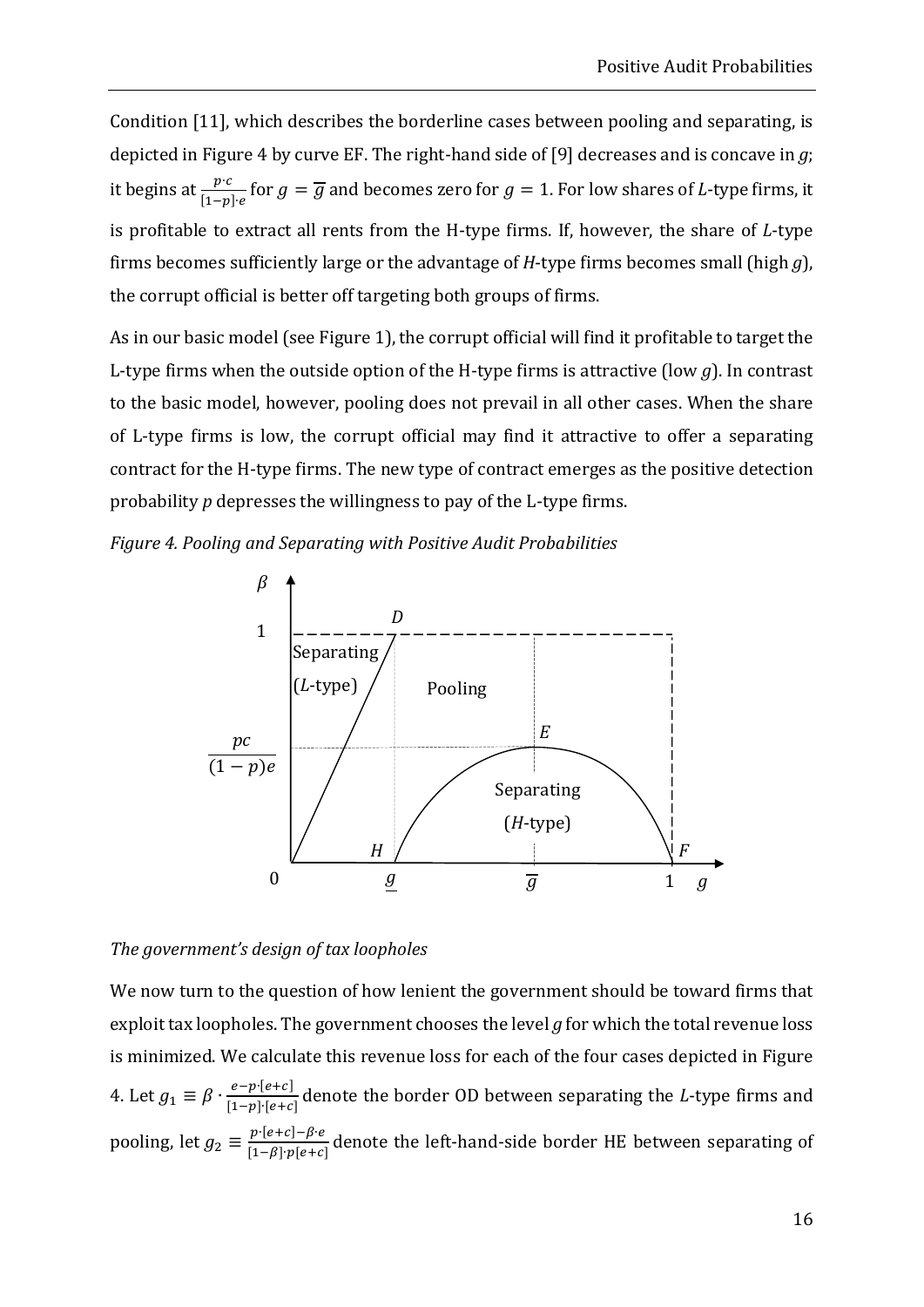the *H*-type firms and pooling and let  $g_3 \equiv \frac{1}{1-\beta} \cdot \left[1-\beta \cdot \frac{e}{p \cdot [e+c]}\right]$  denote the right-hand-side border EF. By collecting the terms for tax evasion for the two types of firms, we obtain the expected revenue loss for the government:

$$
\Delta T = \begin{cases}\n[1 - \beta \cdot p - [1 - \beta] \cdot g] \cdot e & \text{for} & 0 \le g \le g_1 \\
[1 - \beta \cdot p - [1 - \beta] \cdot p \cdot g] \cdot e & \text{for} & g_1 \le g \le g_2 \\
[1 - \beta - [1 - \beta] \cdot p \cdot g] \cdot e & \text{for} & g_2 < g \le g_3 \\
[1 - \beta \cdot p - [1 - \beta] \cdot p \cdot g] \cdot e & \text{for} & g_3 < g \le 1\n\end{cases}
$$
\n[10]

Note that the segment  $g_2 < g \leq g_3$  does not necessarily exist (see Figure 4); for a sufficiently high level of  $\beta$ , the corrupt official will never find it optimal to target the *H*type firms via a separating contract.

*Proposition 4:* (a) If  $\beta \leq \frac{p \cdot c}{[1-p] \cdot e}$  (both types of separating are feasible): A government *that wants to minimize the expected revenue loss will choose a punishment probability that leads to separating* ݃ଷ *(i.e., separating H‐type firms). It is never optimal to eliminate all tax loopholes* (*g*=1). (b) If  $\beta > \frac{p \cdot c}{[1-p] \cdot e}$  (only separating *L*-type firms is feasible): A *government that wants to minimize the revenue loss aims at separating if*  $\beta \geq \frac{p \cdot [1-p] \cdot [e+c]}{e-p \cdot [e+c]}$ 

*and at pooling if*  $\frac{p \cdot c}{[1-p] \cdot e} \leq \beta < \frac{p \cdot [1-p] \cdot [e+c]}{e-p \cdot [e+c]}$ .

Proof. It is easy to establish that  $g_1$ ,  $g_3$  and  $g=1$  are the only candidates to minimize revenue losses. In each range, the revenue losses decline in  $g$ . Hence, only the upper limits of each range in [12] are candidates for revenue minimization. Because the condition for the revenue loss is the same in both pooling cases, only  $g=1$  can be optimal with pooling. (a) This leaves us with  $g_1$  (line 0I in Figure 5),  $g_3$ (line EF in Figure 5) and  $g=1$  if both types of separating are feasible. Inserting  $g_3$  in the third line of [12] yields  $\Delta T(g_3) = [1 - p \beta \cdot \frac{c}{e+c}$  •  $e$ . Using  $g=1$  in the fourth line leads to  $\Delta T(1) = [1-p] \cdot e$ . A comparison immediately yields  $\Delta T(g_3) < \Delta T(1)$ . Evaluating the first line of [12] at  $g_1$ yields  $\Delta T(g_1) = [1 - \beta \cdot p - [1 - \beta] \cdot g_1] \cdot e$ . Using  $g=1$  in the fourth line leads to  $\Delta T(1) =$  $[1-p] \cdot e$ . A comparison yields  $\Delta T(g_1) \geq \Delta T(1)$  ⇔  $\beta >$  $\frac{p\cdot[1-p]\cdot[e+c]}{e-p\cdot[e+c]}$ . To prove that  $\Delta T(g_1) < \Delta T(1)$ , we must show  $\frac{p \cdot c}{[1-p] \cdot e} < \frac{p \cdot [1-p] \cdot [e+c]}{e-p \cdot [e+c]}$  as  $\beta \le \frac{p \cdot c}{[1-p] \cdot e}$ . We compare the numerators and denominators separately.  $\frac{p\cdot c}{[1-p] \cdot e} < \frac{p\cdot [1-p]\cdot [e+c]}{e-p\cdot [e+c]}$  is always true if  $pc < p \cdot$  $(1-p) \cdot (e+c)$  and  $(1-p) \cdot e > e-p \cdot (e+c)$ . The first inequality holds because we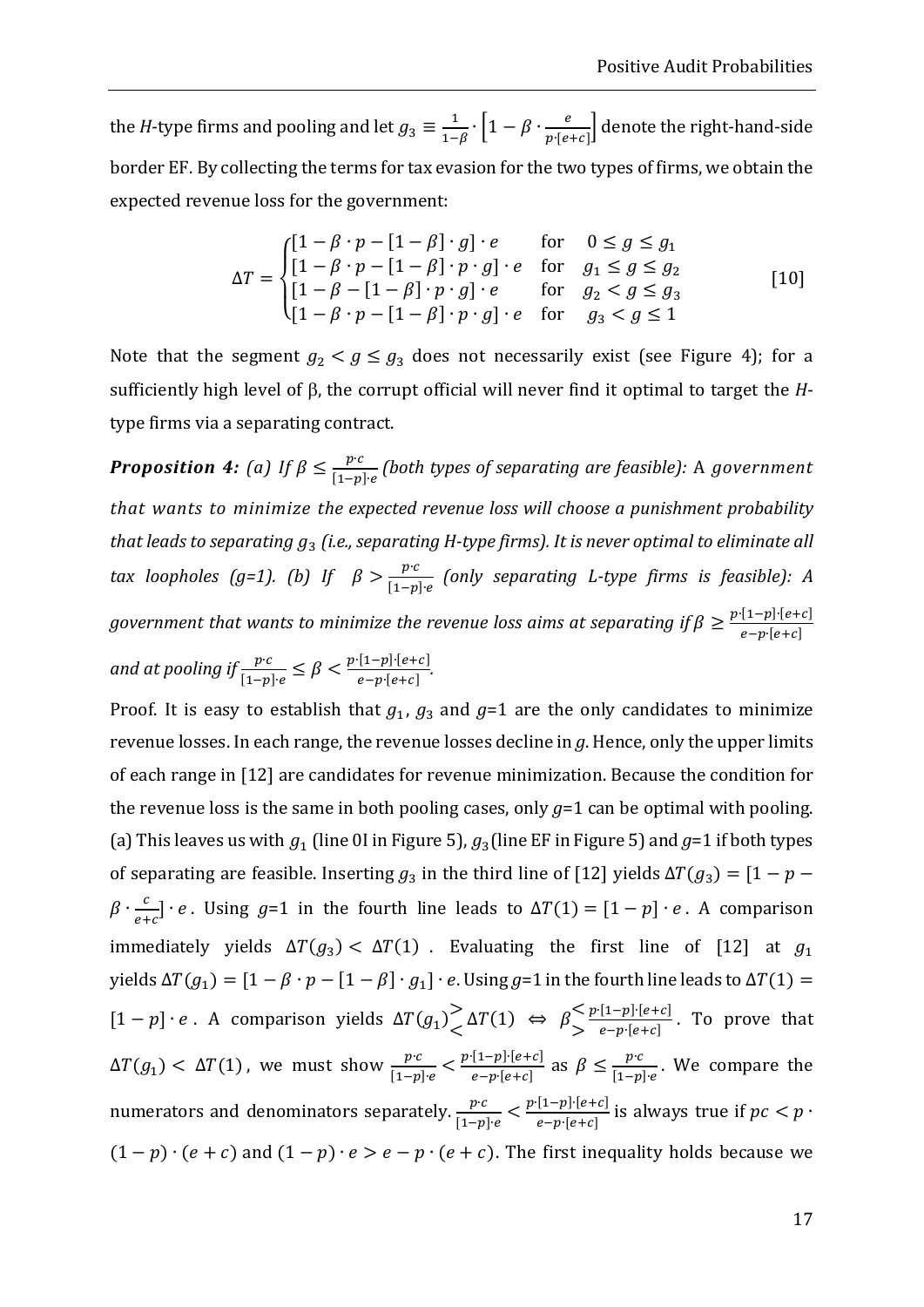have assumed that the detection probability is sufficiently low that the L-type firms are willing to exploit the tax loopholes with the support of a corrupt official  $\left( p < \frac{e}{e+c}\right)$ . The second inequality holds because 0 > −p  $\cdot$   $c$ . Hence, for  $\beta \leq \frac{p\cdot c}{[1-p]\cdot e'}$ , we have  $\Delta T(g_1)$  >  $\Delta T(1) > \Delta T(g_3)$ ; the revenue loss is lowest with separating of H-type firms. The optimal solutions for the government are illustrated by the bold line EF in Figure 5. (b) Evaluating the first line of [12] at  $g_1$  yields  $\Delta T(g_1) = [1 - \beta \cdot p - [1 - \beta] \cdot g_1] \cdot e$ . Using  $g=1$  in the fourth line leads to  $\Delta T(1) = [1 - p] \cdot e$ . A comparison immediately yields  $\Delta T(g_1) \leq$  $\Delta T(1)$  ⇔  $\beta \ge \frac{p \cdot [1-p] \cdot [e+c]}{e-p \cdot [e+c]}$  and vice versa. <sup>13</sup> In Figure 5, the optimal punishment probabilities are shown by the lines JD and KL.

*Figure 5. Government's Optimal Strategies* 



As in the basic model, it is optimal for a revenue-maximizing government to accept large tax loopholes (cf. DJ in Figure 5), when there are many L-type firms. The corrupt official will never find it optimal to target H-type firms only. Closing tax loopholes would induce the corrupt officials to lower his bribe so that both types of firms are willing to collude with him. Hence, decreasing tax loopholes in such a case will only reduce the expected tax collection from H-type firms and will not affect the expected tax collection from L type firms. The opposite is the case if there are many H-type firms (low  $\beta$ ). Here, it may be optimal to maintain small tax loopholes (cf. EF in Figure 5). The corrupt official targets

 $\frac{13}{13}$  Note that the range where the separation of L-type firms becomes optimal does not necessarily exist. For low values of  $\beta$  close to  $\frac{pc}{[1-p]e}$ , it is always optimal to target the pooling outcome  $(p > g_1(\beta = \frac{pc}{[1-p]e})$ . Because  $g_1$  increases in  $\beta$ , separating might become optimal ( $p < g_1$ ) for sufficiently high shares of L-type firms.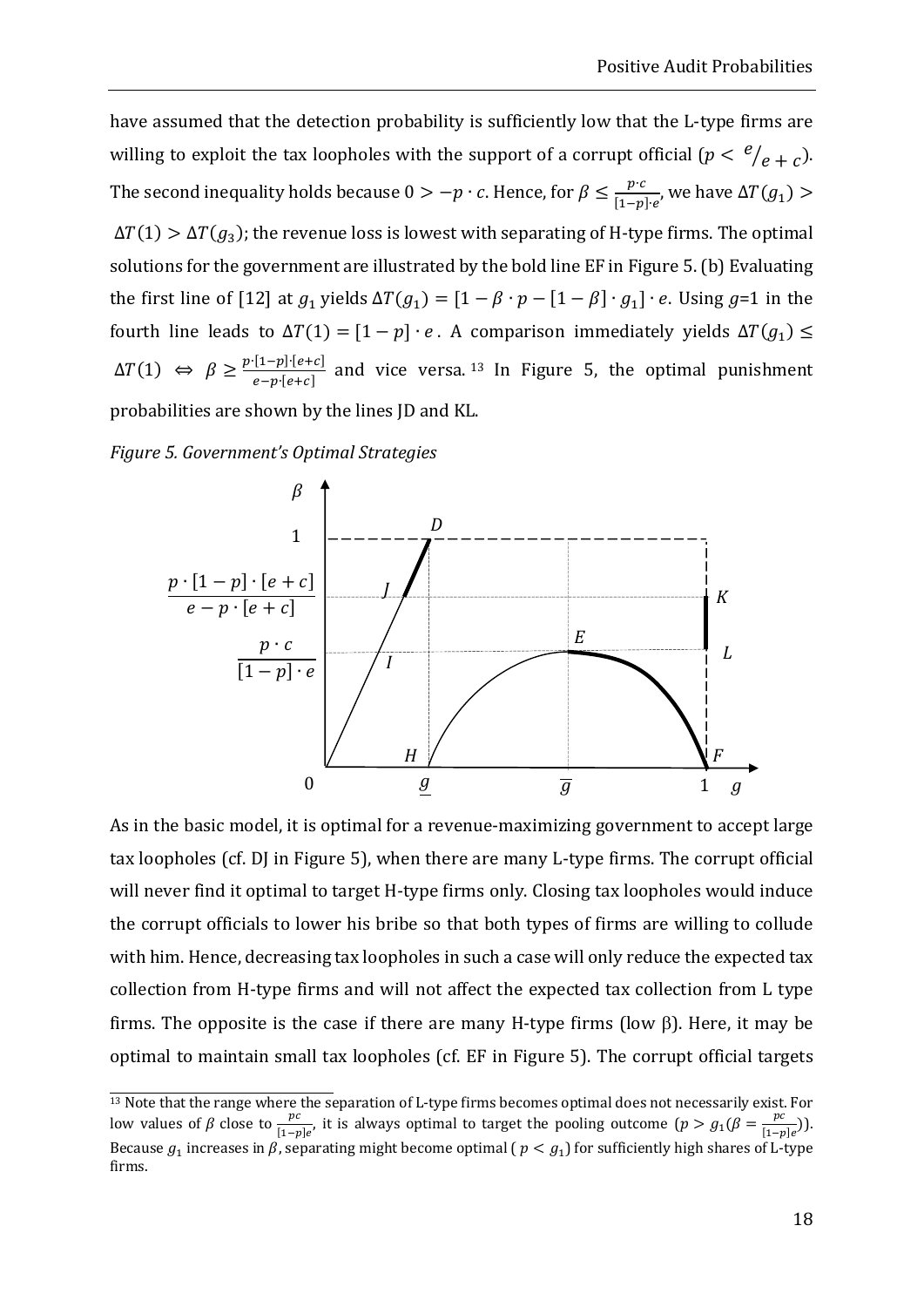the small group of H-type firms and the government can fully tax the L-type firms. Again, closing loopholes would induce the corrupt official to switch to pooling, and the government would suffer revenue losses. For intermediate cases, it is optimal to close all tax loopholes (cf. KL in Figure 5). Here, the gains from higher tax collection from H-type firms (in the case of a detection) compensate for the revenue losses resulting from the collusion of H- and L-type firms with the corrupt official.

Overall, our extension, which allows for positive audit probabilities, qualitatively yields the same results as the basic model. It remains the case that the government may have no incentive to punish all the firms that attempt to exploit tax loopholes. Whereas this situation is always optimal in the basic model, it remains optimal in the extended model only when the share of *L*-type firms is sufficiently high or low. The government is willing to accept tax loopholes for experienced firms, thus curbing corruption to some extent.

## 6. CONCLUSION

We introduce a simple model for tax loopholes that generate borderline cases between tax evasion and tax avoidance. Tax officials may be able to identify whether a firm has tried to exploit such tax loopholes but be unable to assess tax-planning capabilities. More able firms can successfully contest accusations of tax evasion in a lawsuit. A government that maximizes total tax revenues may have an incentive to not close all tax loopholes when there are corrupt officials in the administration. If at least some firms are able to successfully contest accusations by the tax administration in court, corrupt tax officials may offer separating contracts.

The approach of this paper can answer some questions surrounding tax evasion by firms using corrupt tax officials but leaves many other questions open for future research. For instance, the paper completely ignores important aspects of efficiency. There are neither entry nor exit decisions for firms. However, when firms are heterogeneous, corruption in the tax administration may force some firms to exit the market. Furthermore, firms may be forced to distort their input choices to exploit tax loopholes, which generates efficiency costs for the economy, as a result. We also neglect dynamic aspects. A corrupt official may learn over time about the tax planning abilities of a firm if there is repeated interaction in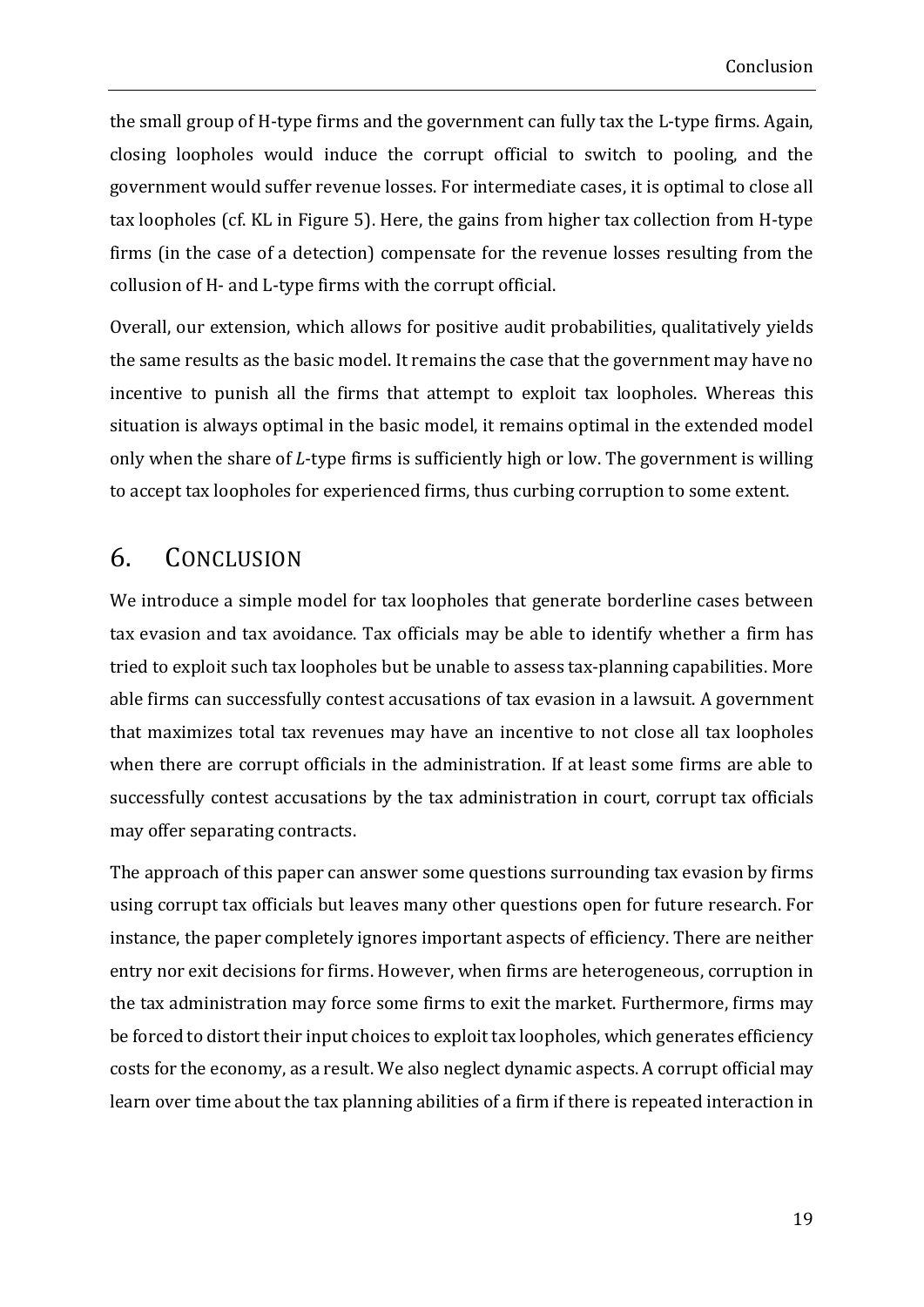audits.<sup>14</sup> Finally, we also ignore the cost of implementing a particular policy, e.g., closing tax loopholes.

#### 7. REFERENCES

the contract of the contract of the contract of the contract of the contract of the contract of the contract of

- Acemoglu, D., & Verdier, T. (2000). The choice between market failures and corruption. *American Economic Review* 90 (1), 194‐211.
- Besley, T., & McLaren, J. (1993). Taxes and bribery: the role of wage incentives. The *Economic Journal* 103 (416), 119‐141.
- Besley, T., & Persson, T. (2010). State capacity, conflict, and development. Econometrica 78 (1), 1‐34.
- Cerqueti, R., & Coppier, R. (2009). Tax revenues, fiscal corruption and "shame" costs. *Economic Modelling*, 26 (6), 1239‐1244.
- Chander, P., & Wilde, L. (1992). Corruption in tax administration. *Journal of Public Economics* 49 (3), 333‐349.
- Chen, K., & Chu, C. (2005). Internal control versus external manipulation: a model of corporate income tax evasion. *RAND Journal of Economics* 36 (1), 151-164.
- Choi, J.P., & Thum, M. (2003). The dynamics of corruption with the ratchet effect. Journal *of Public Economics* 87 (3‐4), 427‐443.
- Choi, J.P., & Thum, M. (2004). The economics of repeated extortion. *Rand Journal of Economics* 35 (2), 203‐223.
- Cowell, F. A. (2004). Carrots and sticks in enforcement. In H. J. Slemrod, *Crisis in Tax* Administration, Washington, DC: The Brookings Institution, 230-258.
- Crocker, K., & Slemrod, J. (2005). Corporate tax evasion with agency costs. *Journal of Public Economics* 89 (9), 1593‐1610.
- Fisman, R., & Svensson, J. (2007). Are corruption and taxation really harmful to growth? Firm level evidence. *Journal of Development Economics*, 83 (1), 63‐75.

 $14$  Choi & Thum (2003; 2004) discuss the market entry of firms when facing repeated bribery demands from corrupt officials.